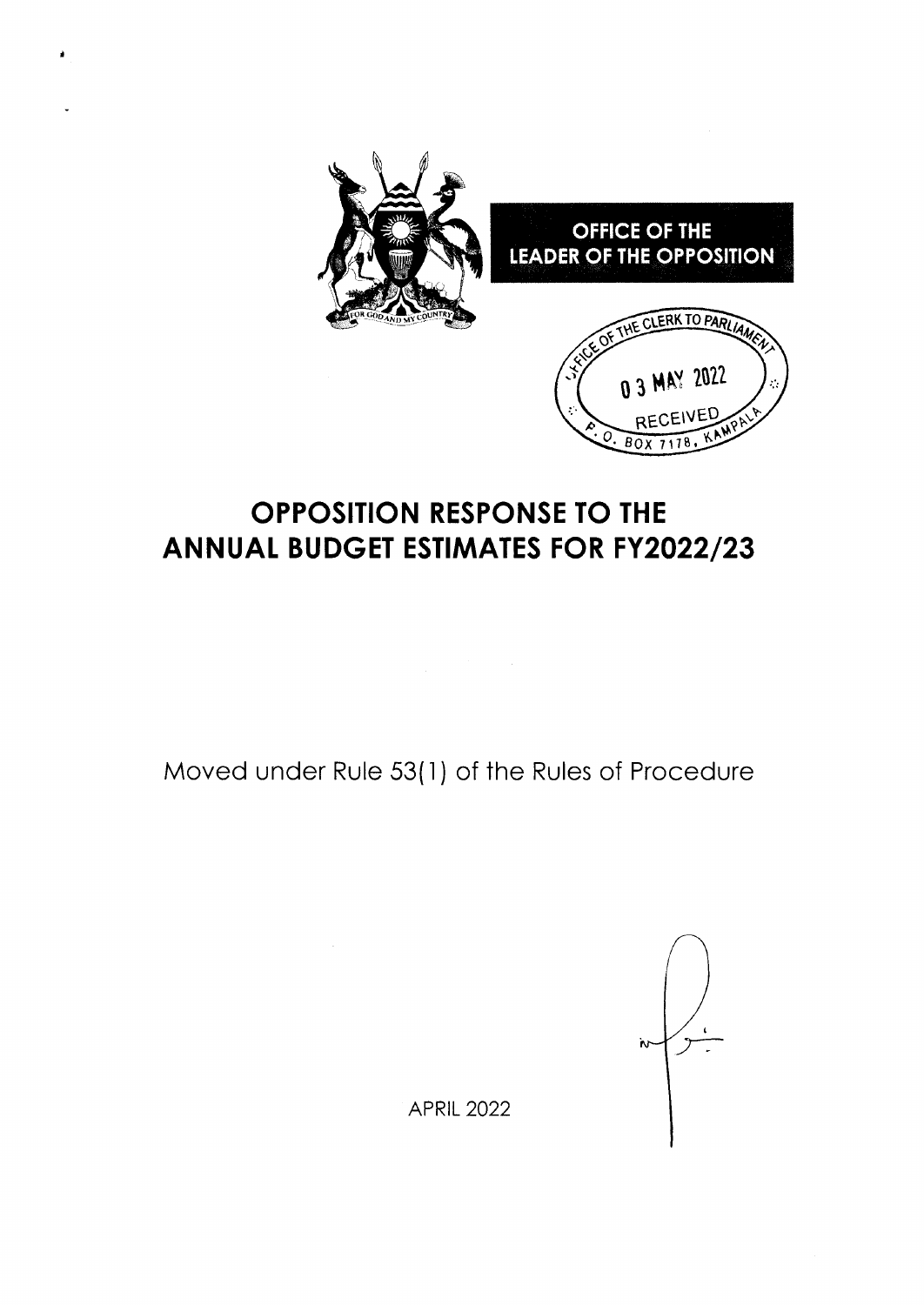### I.O INTRODUCTION

The proposed budget for FY2022/23 hos been prepored in on environment chorocterized by high unemployment especiolly omongst the youth, environmentol degrodotion, influx of refugees, insecurity porticulorly in Karamoja, rampant land conflicts and ongoing war in the Democratic Republic of Congo omong others. These offect ond influence the performonce of the economy.

The outlook of the country seems to indicote there ore two countries in one i.e. the greoter north ond south. They reflect o widening inequolity gop. lt is evident in the quolity of life ond service delivery. The disenfronchisement omongst the populotion if not oddressed possess o threot to security ond posterity of the country.

The situotion hos been worsened by how the Government is monoging the economy. lt hos committed the country to non-productive public debt ond wosteful expenditures omidst poor prioritizotion of development strotegies. This undermines the credibility of the budgeting process for weok sofe guords deter ollocotion of public resources to interventions thot oddress the plight of citizens.

Suffice to note is the foct thot the chollenge to economic development of the country is not resources rother it is governonce pitfolls, opulence lifestyle of the Government ond regime survivol. Government hos obdicoted substontiol ground in service delivery to private sector where survival is guaranteed only for the powerful ond privileged ossociotes. Consequently, mojority of the citizen ore woiling in poverty omidst sky rocketing commodity prices ond collopsing businesses.

It is against this background that the Opposition has prepared a response to the Stotement on the Budget for FY2O22/23 presented by the Minister for Finance on 20<sup>th</sup> April 2022. The response was informed by analysis of the Annual Budget Estimates laid on 29th March 2022.

It highlights critical prevailing public finance management concerns which when oddressed will contribute to optimizotion of the scorce public resources and enhance service delivery. They include the following:

- l) Unreolistic resource envelope
- 2) Public Debt Burden
- 3) Escalating Contingent Liabilities
- 4) Irregularities in the Operations of Microfinance Support Centre Ltd
- 5) Inadequate Scrutiny of Multiyear Commitments
- 6) Obscurity in Management of Unspent Balances
- 7) Nuisonce of Supplementory Budgets
- 8) Hyped Porish Development Model
- 9) Abuse of Retooling Projects

1O)Non - verificotion of Recoveroble Costs

W۳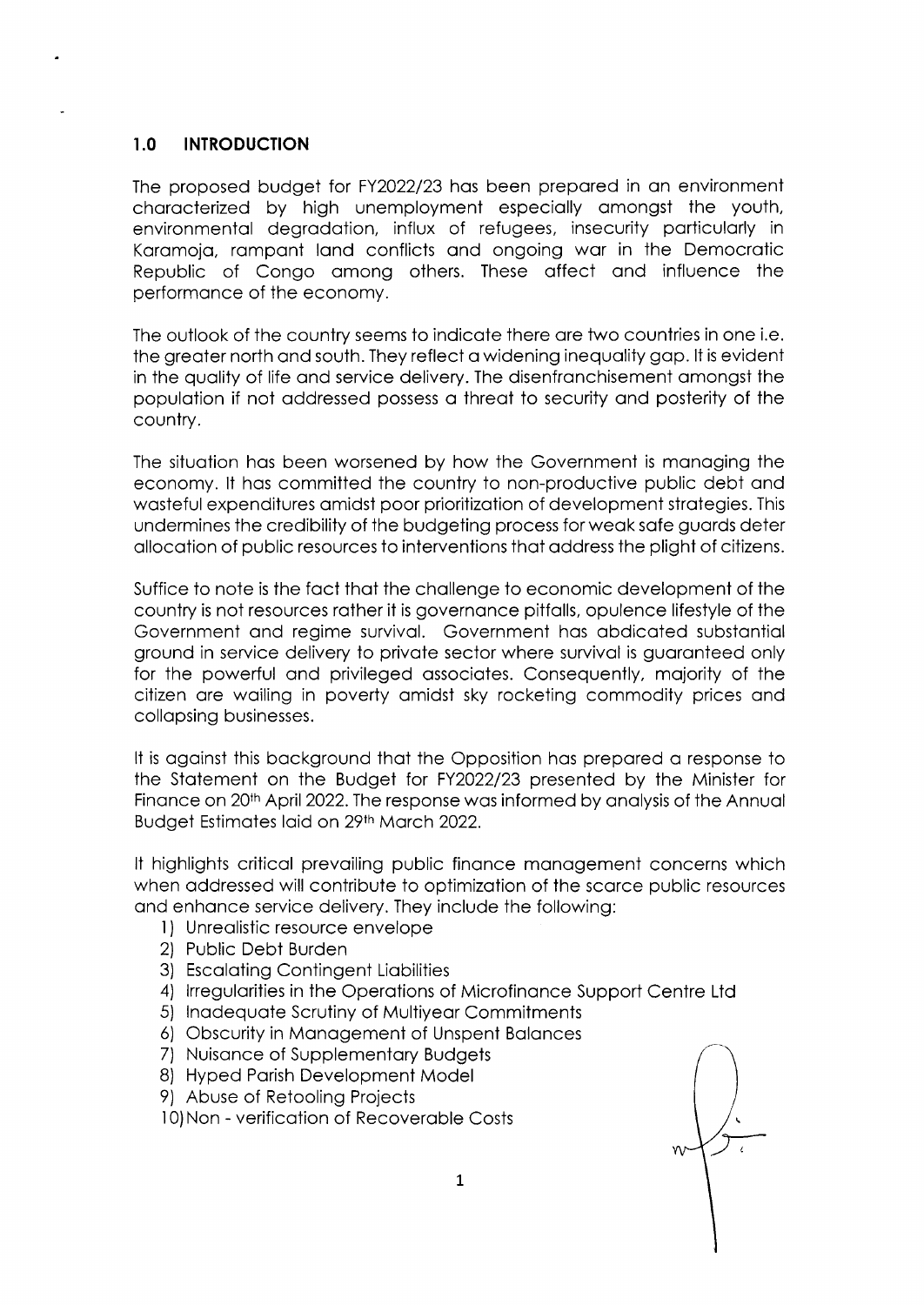<sup>1</sup>1)Rising Rent costs <sup>I</sup>2)Escoloting costs of Unconsumed Electricity <sup>1</sup>3) lnefficient lnfrostructure Development Costs

The Response is presented in accordance with Section 6E(2) and (4) of the Administration of Parliament (Amendment) Act, 2006 as well as Rule 53(1) of the Rules of Procedure.

# 2.0 PREVAILING CONCERNS AND PROPOSED ACTIONS

# 2.1 Unrealistic Resource Envelope

The proposed budget for FY2O22|23 hos increosed to UGX 47.25 trillion from the opproved budget of UGX 44.77 trillion in FY2O2\122. ln the proposed budget, recurrent expenditures omount to UGX 33.54 trillion (71%) while development expenditures omount to UGX 13.70 trillion 129%). Worryingly, the projected revenue collections of UGX 25.54 trillion connot fund the country's entire recurrent expenditures.

The projected growth in the budget is driven by increase of domestic revenue (URA collections) of UGX 3.12 trillion. However, this is not reolistic given the foct thot there hove been persistent revenue shortfolls. For instonce, the post two finonciolyeors revenue shortfolls were registered qmounting to UGX 3.59 trillion (FY20l 9 /20) I ond UGX 2.37 trillion lFY2020/21)2.

The second driver is o projected increose of UGXI .22 trillion in domestic borrowing. Besides being on indicotion of Government finding it difficult to ottroct concessionol debt, the foilure to cleor domestic debt hos become o stump of our economy reflected as debt rollover also known as refinancing. It is projected ot UGX 8 trillion in FY2022/23 rising from UGX 5.4 trillion in FY2017 /18. An ostronomicol increment of 48%. Foilure to cleor debt obligotions but rother resort to recycling is a recipe for a failing economy.

It is critical to note that debt management costs have risen from UGX 8.58 trillion in FY2017/18 and are projected to be UGX 15.94 trillion in FY2022/23. This translates to an increment of 86%. The costs take first call on the budget to cater for interest payments, commitment charges, debt management fees and amortisation. Therefore, from the onset 33% of the proposed budget will not be ovoiloble for service delivery. lnsteod, it will be utilised for poyment of portiol debt commitments.

After offsetting debt monogement costs ond public servonts reloted costs, only UGX 15.58 trillion will be ovoiloble os discretionol resources.

t Ugondo Revenue Authority, 2020. Annuol Revenue Performonce Reporl FY2019/2020

<sup>&</sup>lt;sup>2</sup> Uganda Revenue Authority, 2021. Annual Revenue Performance Report FY2020/2021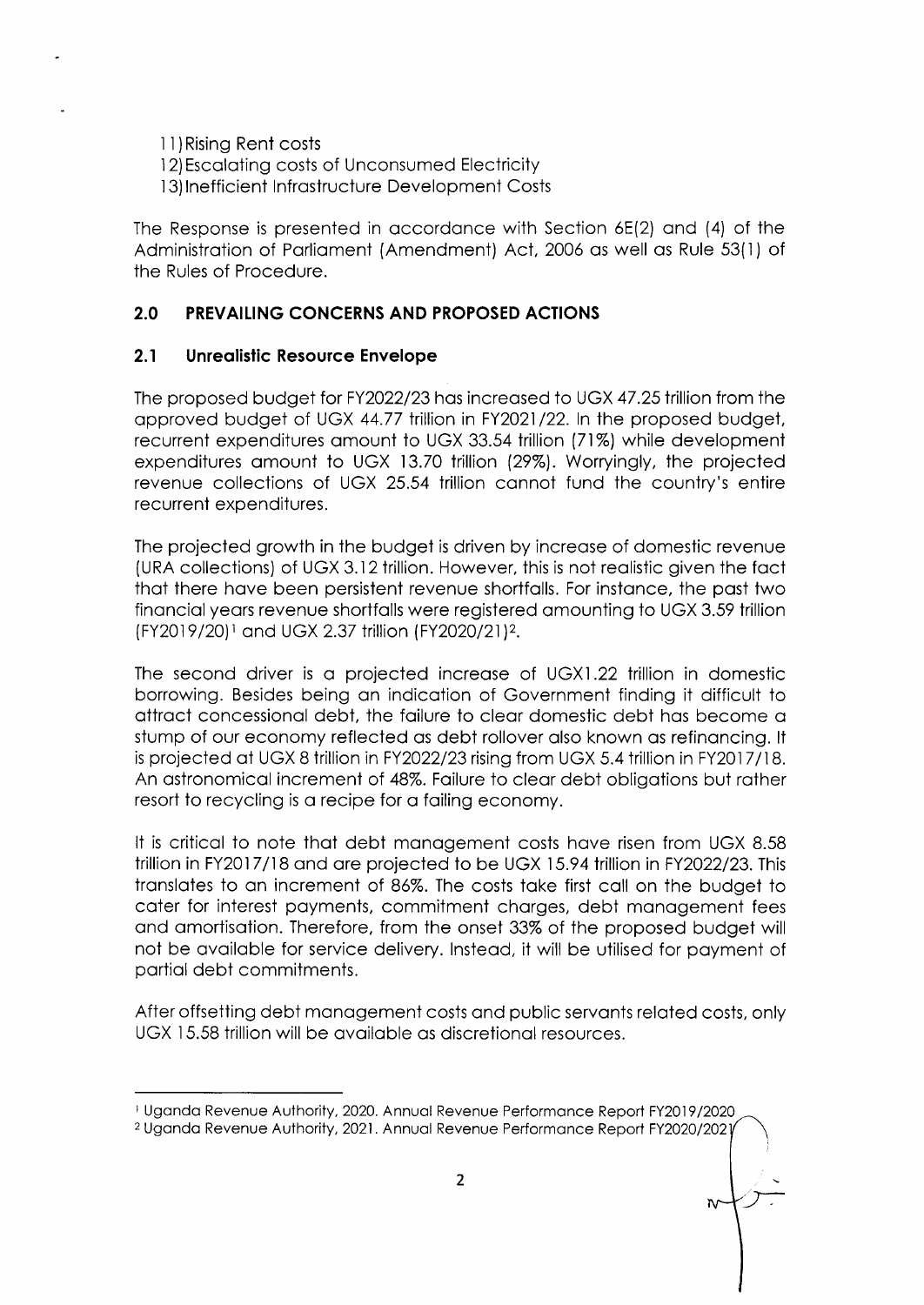| No. | <b>SOURCE</b>                                   | FY 2021/22<br>(UGX Billion) | FY2022/23<br>(UGX Billion) | <b>VARIANCE</b><br>(UGX Billion) |
|-----|-------------------------------------------------|-----------------------------|----------------------------|----------------------------------|
|     | Domestic Revenues                               | 22,425.4                    | 25,546.7                   | 3,121.3                          |
| 2   | Petroleum Fund                                  | 200.0                       |                            | (200.0)                          |
| 3   | <b>Budget Support</b>                           | 3,583.2                     | 2,609.2                    | (974.0)                          |
| 4   | Domestic Financing (Domestic Borrowing)         | 2,942.6                     | 4,172.3                    | 1,229.7                          |
| 5   | Project Support (External Financing)            | 6,868.3                     | 6,677.1                    | (191.1)                          |
| 6   | Domestic Refinancing (Roll-over)                | 8,547.0                     | 8,008.0                    | (539.0)                          |
| 7   | Local Revenue for Local Governments             | 212.4                       | 237.6                      | 25.2                             |
|     | Total Resource Inflows (1+2+3+4+5+6+7)          | 44,778.8                    | 47,251.0                   | 2,472.1                          |
| 8   | Less External Debt Repayments (Amortization)    | (1,786.9)                   | (2,412.2)                  | (625.3)                          |
| 9   | Less Project Support (External Financing)       | (6,868.3)                   | (6,677.1)                  | 191.1                            |
| 10  | Less Domestic Refinancing                       | (8,387.0)                   | (8,008.0)                  | 379.0                            |
| 11  | Less Domestic Arrears                           | (555.5)                     | (495.5)                    | 60.0                             |
| 12  | Less Appropriation in Aid (AIA) - Local Revenue | (212.4)                     | (237.6)                    | (25.2)                           |
| 13  | Less Interest payments                          | (4,697.8)                   | (5,924.7)                  | (1,226.9)                        |
| 14  | Less Wages                                      | (5,533.0)                   | (6, 162.3)                 | (629.27)                         |
| 15  | Less Allowances                                 | (1,094.2)                   | (1,013.3)                  | 80.9                             |
| 16  | Less Pension                                    | (267.6)                     | (277.5)                    | (9.9)                            |
| 17  | Less Gratuity                                   | (242.7)                     | (246.4)                    | (3.7)                            |
| 18  | Less Social Security Contributions              | (201.6)                     | (211.1)                    | (9.5)                            |
|     | <b>Actual Discretional Resources</b>            | (14, 931.9)                 | (15, 585.2)                | (653.3)                          |
|     | Source: MoFPED                                  |                             |                            |                                  |

# Table 1: Resource Envelope for FY2022/23

### **Proposed Action**

A public debt repayment schedule should be developed and laid in the House to guide phased appropriation for debt clearance.

Non-concessional borrowing should be reserved for value-addition projects with a high social or growth impact return.

Effort should now be placed on the maintenance and rehabilitation of developed infrastructure.

#### $2.2$ **Public Debt Burden**

External and domestic debt stood at UGX 73.78 trillion as at end of October 20213. Contingent liabilities amounted UGX 160 trillion and domestic arrears amounted to UGX 4.65 trillion<sup>4</sup>. Outstanding advances from Bank of Uganda

<sup>&</sup>lt;sup>3</sup> Bank of Uganda, 2021. State of the Economy Report

<sup>&</sup>lt;sup>4</sup> Office of the Auditor General, 2021. Report of the Auditor General to Parliament for the Financial Year ended 30th June 2021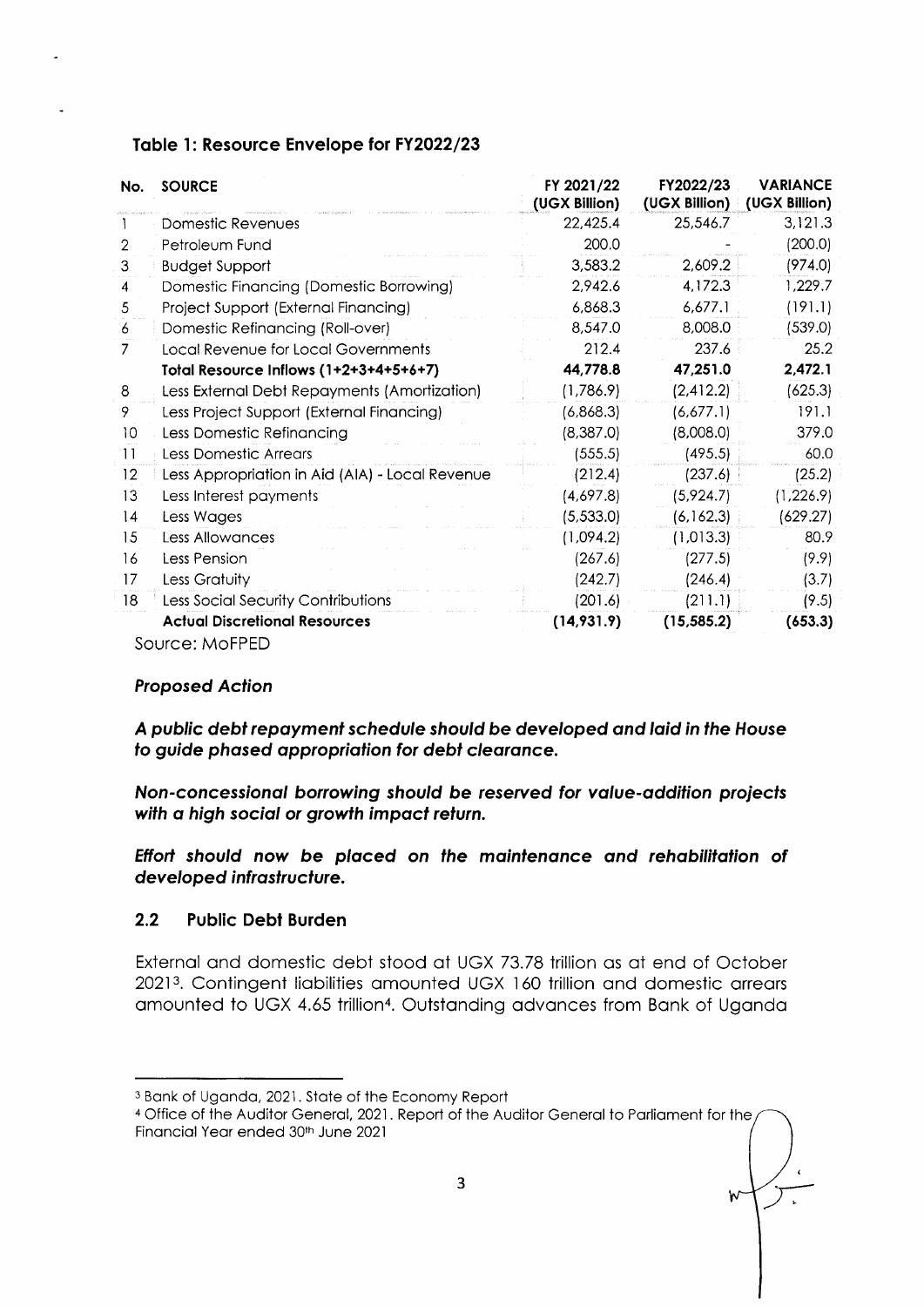amounted to UGX 3.033 trillion<sup>5</sup>. With nominal GDP projected at UGX 173.96 trillion<sup>6</sup>, the total public debt burden of UGX 241.46 trillion translates to debt to GDP rotio of 139%. This for exceeds the Chorter of Fiscol Responsibility torget of 53.1%7.

This is o wider deporture from the totol public debt stock of UGX 73.49 trillion reported by Government as at December 2021<sup>8</sup>. This excludes all publicly guoronteed debt sove for o minute portion thot hos become o liobility to government upon default by the responsible debtor<sup>9</sup>. It also excludes domestic orreors ond unpoid Bonk of Ugondo odvonces extended to Government. This is terrifying given the fact that on 18<sup>th</sup> February 2022, Government signed a Service Level Agreement (SLA) with Bank of Uganda that redefines advances to include debt provision. This is illegal and tantamount to back door borrowing without approval of Parliament<sup>10</sup>.

The odvonce effect of this ostronomicol level of borrowing is felt through interest poyments of over UGX 5.5 trillion in FY2O22/23 rising from UGX 2.4 trillion in FY2017118. An increment of 13O%. This is coupled by externol debt repoyments thot ore projected ot UGX 2.4 trillion in FY2O22/23 rising from UGX 589 billion in FY20l7/18. An increment of 307%. These toke first coll on the revenue collection and reduces funds available for service delivery.

The pushers of the debt burden low tax to GDP ratio of 12.5% which is lowest COMESA whose overoge is 16% ond huge tox expenditures thot hove resulted into foregone revenue of UGX 21.5 trillion in only 5 yeors from FY2016/17 - 2O2O/21. This is worsened by weok opproisol ond opprovol systems of Government ond Porlioment respectively.

While Article 159 of the Constitution and Rule 155 of the Rules of Procedure empower Parliament to approve all forms of borrowing and guarantees, its scrutinizing mechonisms ore so weok ond domoging to the economy. For instance, many a times Parliament focuses on the intention of the borrowing ond foils to undertoke odequote scrutiny of the terms qnd conditions of the

<sup>10</sup> International Monetary Fund, 2022. Letter of Intent (Dated 23 February 2022)

<sup>&</sup>lt;sup>5</sup> International Monetary Fund, 2022. 2021 Article IV Consultation and First Review under the Extended Credit Facility Arrangement and Requests for Modifications of Performance Criteria - Press Releose; Stoff Report; ond Stotement by the Executive Director for Ugondo. IMF Country Report No. 22/77

<sup>&</sup>lt;sup>6</sup> Ministry of Finance, Planning and Economic Development, 2022. Draft Estimates of Revenue ond Expendiiure (Recurrent ond Developmenil FY2O22/23 - Volume l: Centrol Governmeni Votes for the year ending on the 30th June 2023

<sup>&</sup>lt;sup>7</sup> Ministry of Finance, Planning and Economic Development, 2022. Charter for Fiscal Responsibility (for) Uganda FY2021/22 - FY2025/26

<sup>8</sup> Ministry of Finance, Planning and Economic Development, 2022. Report on Public Debt, Grants, Guarantees and other Financial Liabilities for Financial Year 2021/22

<sup>&</sup>lt;sup>9</sup> Ministry of Finance, Planning and Economic Development, 2022. Debt Sustainability Analysis Report FY2020/21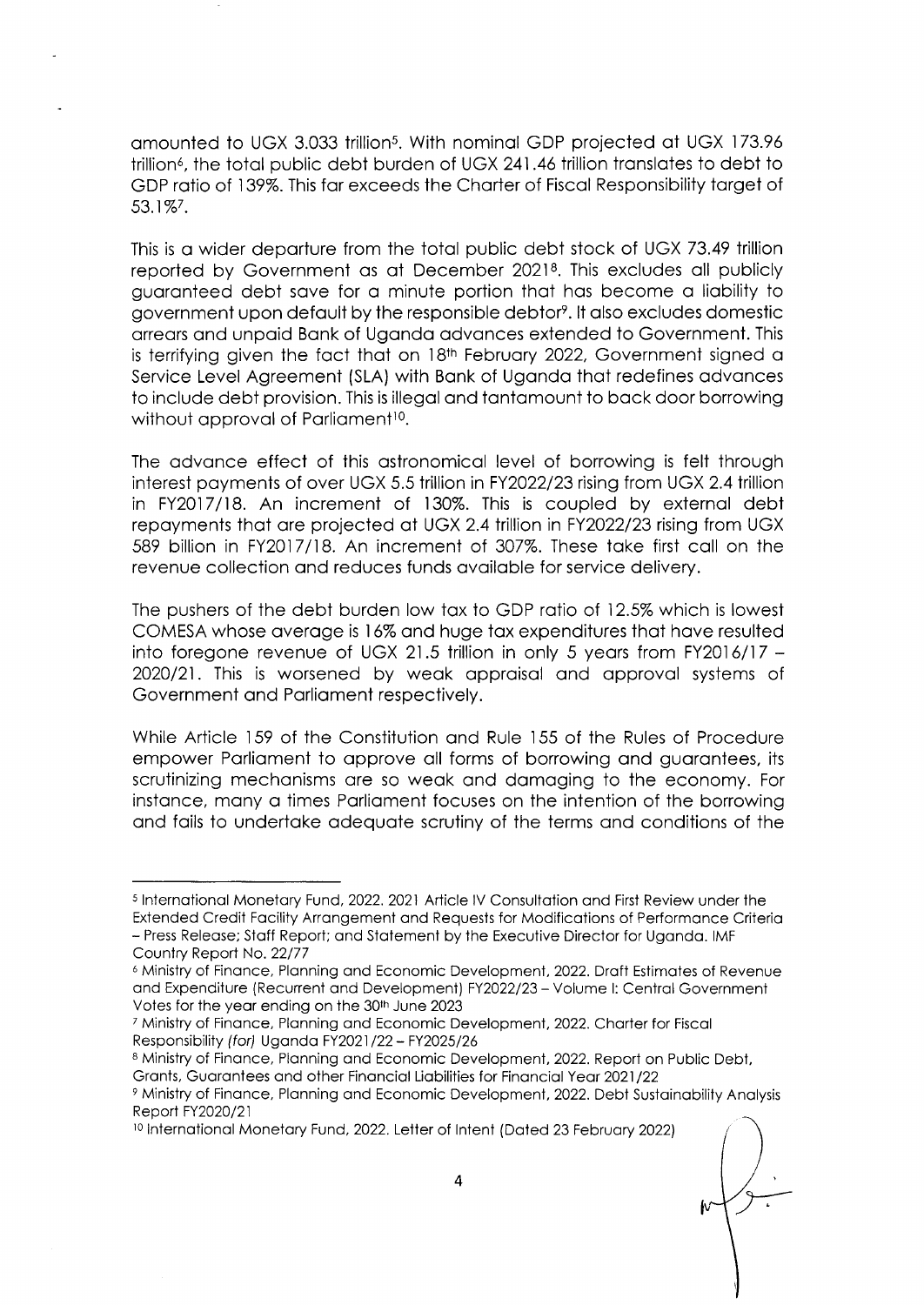borrowing. Consequently, it approves unfavorable borrowing conditions especially for Chinese Ioans.

Furthermore, before Parliament considers approval of a loan, it should be ascertained that it has been approved by Development committee and has affirmation from the Secretary to Treasury that feasibility studies and appraisals have been undertaken. Unfortunately, many loans have been approved without satisfying these conditions particularly for contract financing. Also, loans for ongoing projects seeking additional financing are approved without scrutinizing their midterm or end of project evaluation reports. These factors among others are contributing to the unsustainable public debt trajectory.

# **Proposed Action**

As indicated in the revised National Budget Framework Paper, Parliament should constitute a Select Committee to enquire into the processes of committing debt and its utilization. It should target the entire cycle of identification, appraisal, negotiation, approval, implementation, monitoring and evaluation. This intervention has been effective in other debt ladened countries particularly Greece.

#### $2.3$ **Escalating Contingent Liabilities**

Contingent liabilities have astronomically risen to UGX 160 trillion in 2021 from UGX 11.5 trillion in 2020. This is an increment of 1,290%<sup>11</sup>. This is more than double the reported stock of public debt of UGX 73.78 trillion. This raises the country's debt exposure to liabilities of entities that were not well assessed and have great risk of default.

As a result, the country incurs expenses for failed undertakings as is the case with the proposed International Hospital of Uganda, Lubowa, So far in FY2021/22, UGX 348 billion has already been spent while UGX 319 billion is earmarked in FY2022/23 for the non-progressive project. This is equivalent to 22 foregone hospitals each estimated at UGX 30 billion or 606 foregone Health Centre IVs each estimated at 1.1 billion.

<sup>&</sup>lt;sup>11</sup> Office of the Auditor General, 2021. Report of the Auditor General to Parliament for the Financial Year ended 30th June 2021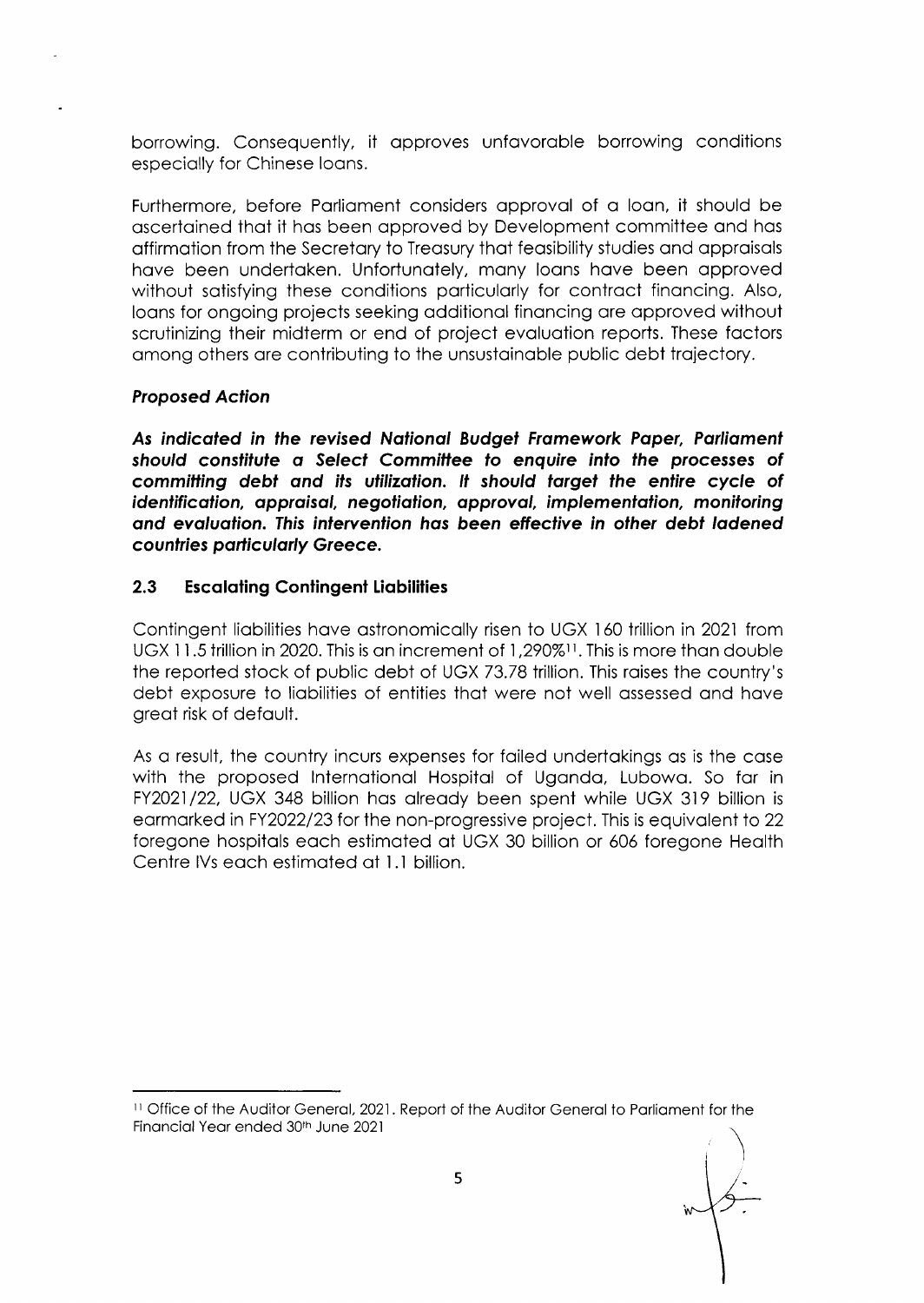| <b>Debtor Name</b>                                  | <b>Directors</b>                                                                                                   | <b>Balance in UGX</b><br>as at 30.06.2020 |
|-----------------------------------------------------|--------------------------------------------------------------------------------------------------------------------|-------------------------------------------|
| Akamba Uganda<br>Limited                            | Mohamood Noordin Thobani, Zulfikar Noordin<br>Thobani, Niaz Hassanali Nathoo, Nazir Nathoo                         | 329,045,798                               |
| <b>Baggrey Trading</b><br>Company Limited           | Godfrey Kirumira, Moses Kalungi, Kalungi<br>Kirumira                                                               | 358,326,024                               |
| BTS (U) Limited                                     | Caroline Agaba, Oringa Julius, Akajorait<br>Barbra, Anyiko Flavia                                                  | 173,730,610                               |
| <b>Central Purchasing</b><br><b>Company Limited</b> | Anthony Okwenye, Ulrike Wilson, Steven<br>Rwabwera, Jennifer Bitalabeho, Grace<br>Musoke Lwanga                    | 5,326,322,326                             |
| Dick Kizito                                         |                                                                                                                    | 169,378,642                               |
| <b>G M Combine</b>                                  | William Senteza-Kajubi, Erisa Christopher N.<br>Kironde, George K. Kityo                                           | 368,008,078                               |
| G M Turnpeco Limited                                |                                                                                                                    | 55,576,260                                |
| <b>HighWay Motors Limited</b>                       | Ali N. Karia, S. A. Karia, K. A. Karia                                                                             | 101,965,214                               |
| Jasaba<br><b>Pharmacueticals Limited</b>            | James Sali Babumba, Anne Babumba, Edith<br>Mary Babumba                                                            | 209,906,779                               |
| Kibuguma Coffee<br><b>Growers Limited</b>           | Johnson Saimon Kiwanuka, Sowedi Nsibambi,<br>Haji Ahamed Munafu                                                    | 58,300,476                                |
| Makyo Enterprises<br>Limited                        |                                                                                                                    | 36,624,535                                |
| <b>Marks Pharmaceuticals</b><br>Ltd                 | Musiitwa Robert, Namutebi Harriet, Kavuma<br><b>Barbara</b>                                                        | 72,487,473                                |
| Mpiima Trading<br><b>Company Limited</b>            | Dick Musisi Mpiima, Elizabeth Nakungu                                                                              | 58,673,804                                |
| Oscar Industries Limited                            |                                                                                                                    | 2,703,785                                 |
| Seki Trading Company<br>Limited                     | Gordfrey Sekiwunga, Angel Peace<br>Rwanjagarara, Daphine Ann Nabatanzi                                             | 145,683,024                               |
| Sembule Steel Mills<br>Limited                      | Christopher C., Tonny Edward, Francis<br>Sembuya                                                                   | 385,862,329                               |
| <b>Tank Hill Quarry Limited</b>                     | George Kyaligonza, Joshua Kwezi, Jackson<br>Doleera, Lalji Premji                                                  | 37, 343, 399                              |
| Uganda Motors Ltd                                   | Managing Director, Director of Operations,<br>Marketing Manager, Director of Finance,<br><b>Purchasing Manager</b> | 118,469,894                               |
| <b>UPET</b>                                         |                                                                                                                    | 2,424,794,521                             |
|                                                     |                                                                                                                    |                                           |

Source: MoFPED

# Proposed Action

# Government should lay on table before approval of the annual budget a list of all beneficiaries of contingent liabilities and amount of funds guaranteed.

 $\overline{z}$  $w$ 

<sup>&</sup>lt;sup>12</sup> Ministry of Finance, Planning and Economic Development, 2021. Contingent Liabilities Annuol Fieldwork Report FY2O19 /2020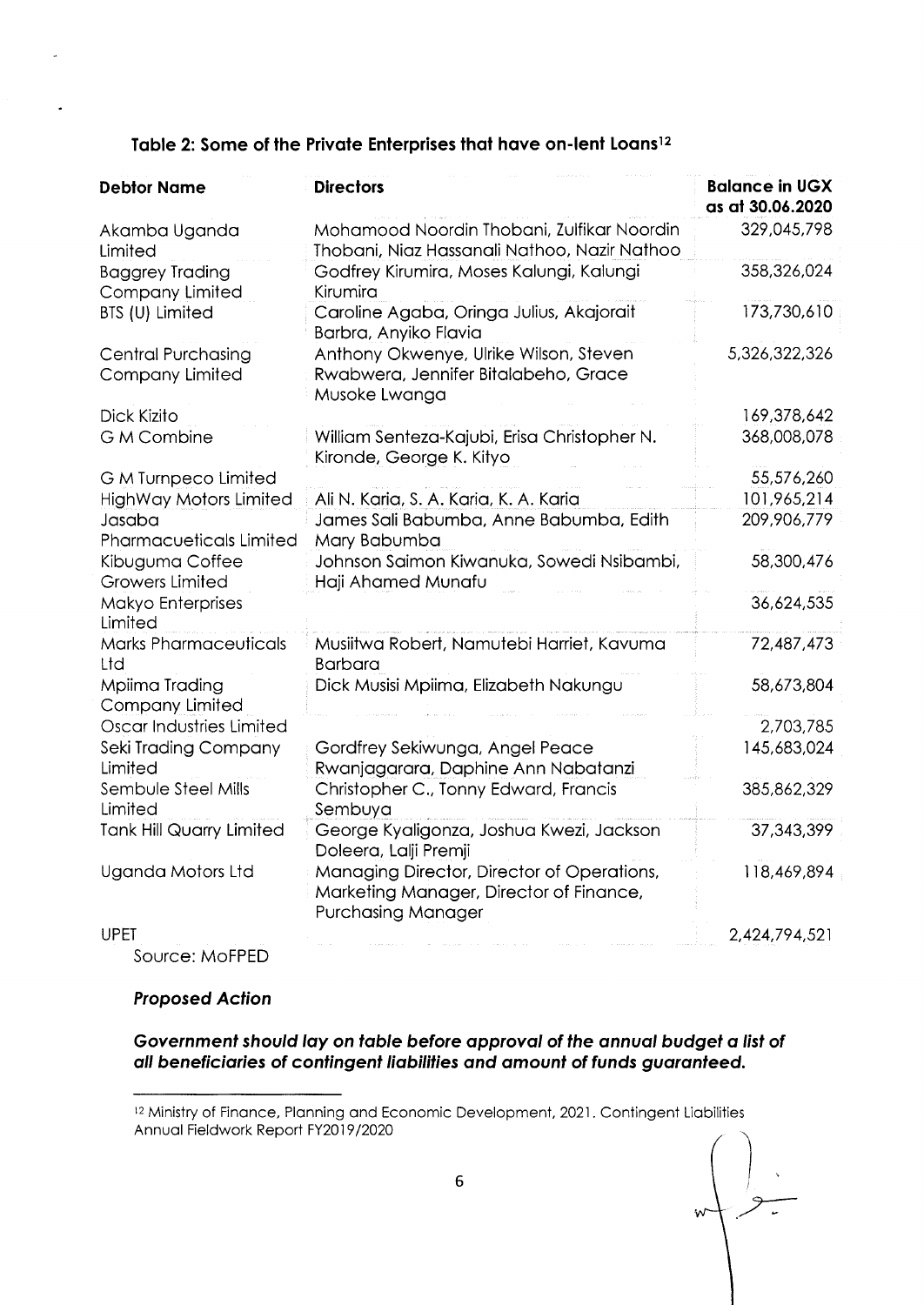The criteria for accessing and benefiting from government quarantees should be presented to Parliament before the start of FY2022/23 to ensure transparency and fairness in their access.

#### $2.4$ Irregularities in the Operations of Microfinance Support Centre Ltd

The Microfinance Support Centre Ltd lacks adequate supervision, has veered off its operational guidelines and benefits the wealthy other than the targeted economically active poor. Continued budget allocation to the entity exposes the scarce public resources to the risk of abuse.

For instance, while auditing UGX 337.2 billion appropriated for FY2020/21, the Auditor General in his report<sup>13</sup> published in January 2022 established the following litany of concerns:

- a) Over 6,326 Emyooga SACCOs that were financed through the Microfinance Support Centre lacked operation licence from the Uganda Microfinance Regulatory Authority. This violated the Tier 4 Microfinance Institutions and Money Lenders Act (2016) and SACCO Regulations (2020);
- b) Seed capital was disbursed to the 6,326 SACCOs without entering a Memoranda of Understanding with the Microfinance Support Centre;
- c) UGX 34.71 billion was disbursed as grants to various constituency SACCOs but remained un-accessed by the beneficiary SACCOs;
- d) Physical inspections in only one district of Kayunga revealed that UGX 500 million was disbursed by various SACCOs to non-traceable beneficiaries without entering into loan agreements and ascertaining evidence of existence of borrowing associations;
- e) 140 SACCOs that were sampled had received a total of UGX 3.52 billion and had defaulted to a tune of UGX 2.49 billion translating to a default rate of 70.74%:
- f) Microfinance Support Centre had not undertaken any monitoring and evaluation of the performance of beneficiary SACCOs;
- g) Some Emyooga SACCOs were charging interest rates as high as 60% contrary to the target of at least 8% per annum but not exceeding 12% per annum;
- h) Regarding conventional lending, UGX 56.89 billion had been disbursed by the close of the financial year against a full release of UGX 77.72 billion. This translated to a disbursement rate of 44% rate;
- i). Loans were extended to beneficiaries beyond the maximum threshold of UGX 400 million contrary to the Microfinance Support Centre Credit and Operations Manual (2017);

<sup>&</sup>lt;sup>13</sup> Office of the Auditor General, 2022. Special Audit Report on Expenditure relating to COVID-19 for the Financial Year 2020/2021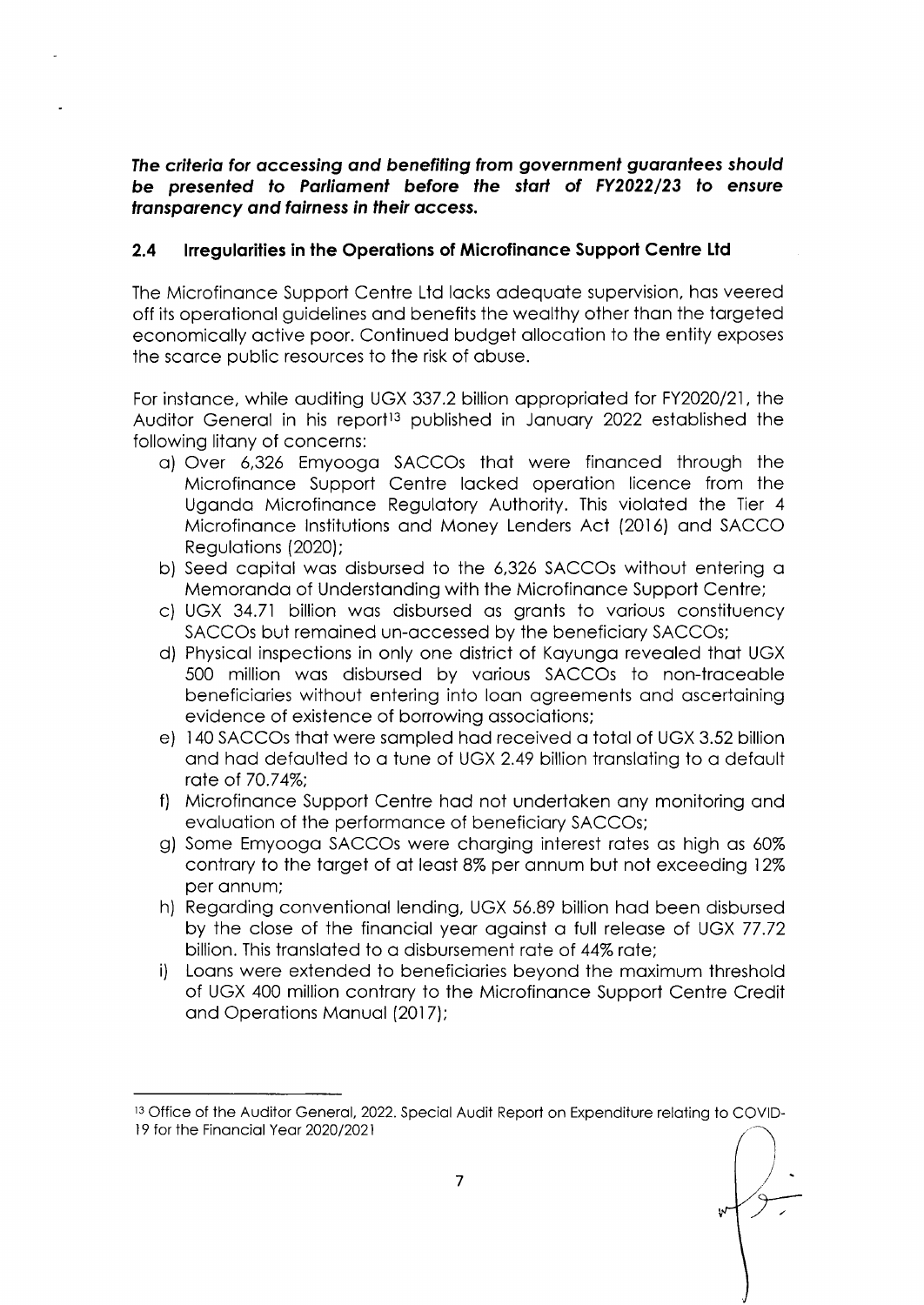- j) Loans amounting to UGX 5.3 billion bypassed the Management Loans Committee and were illegally waived from presenting requirements such as Tax clearance certificates and licenses;
- k) Loans amounting to UGX 13.10 billion were disbursed without perfection of securities by the legal department;
- I) Different loans amounting to UGX 2.2 billion were disbursed to related parties contrary to the Policy on Credit Concentration;
- m) UGX 1.4 billion was advanced to clients who already had outstanding non-performing loans; and
- n) A Loan worth UGX 2.5 billion was extended to individuals contrary to the Microfinance Support Centre Policy.

## Table 3: MSC Disbursements above UGX 400 million in the period July 2021 -**March 2022**

| <b>BENEFICIARY</b>                                  | <b>AMOUNT DISBURSED (UGX)</b> |
|-----------------------------------------------------|-------------------------------|
| URA Staff SACCO                                     | 3,000,000,000                 |
| Target Impex (U) Limited                            | 3,000,000,000                 |
| Katebe Farm Ltd                                     | 3,000,000,000                 |
| Out Media International Limited                     | 2,500,000,000                 |
| <b>Bugisu Cooperative Union Limited</b>             | 2,400,000,000                 |
| Jactor Enterprises Limited                          | 2,000,000,000                 |
| Yudima Miners Ltd                                   | 1,700,000,000                 |
| Johpro Green Acres Ltd                              | 1,539,150,000                 |
| <b>Great Lakes Contractors Limited</b>              | 1,500,000,000                 |
| Inspire Africa Establishments Limited               | 1,020,000,000                 |
| Inspire Africa Establishment Limited                | 1,000,000,000                 |
| Universal Apostles Fellowship Church of Righteous   | 1,000,000,000                 |
| Rise Shine Investments Limited                      | 800,000,000                   |
| Patrina Enterprises Ltd                             | 800,000,000                   |
| <b>Enterprise Support and Community Development</b> | 750,000,000                   |
| Swazi Highland Tea Company Limited                  | 741,123,952                   |
| Markburridge Guest Farms Limited                    | 500,000,000                   |
| Source: MSC                                         |                               |

### **Proposed Action**

Save for wage allocations, funds should not be allocated to the Microfinance Support pending addressing concerns raised in the Auditor General's Report.

In the interim the entity should focus on improving recovery and revolving of disbursed funds.

#### $2.5$ **Inadequate Scrutiny of Multiyear Commitments**

Section 23(1) of the Public Finance Management Act requires that Parliament to approve multiyear commitments. Over the years, Parliament has been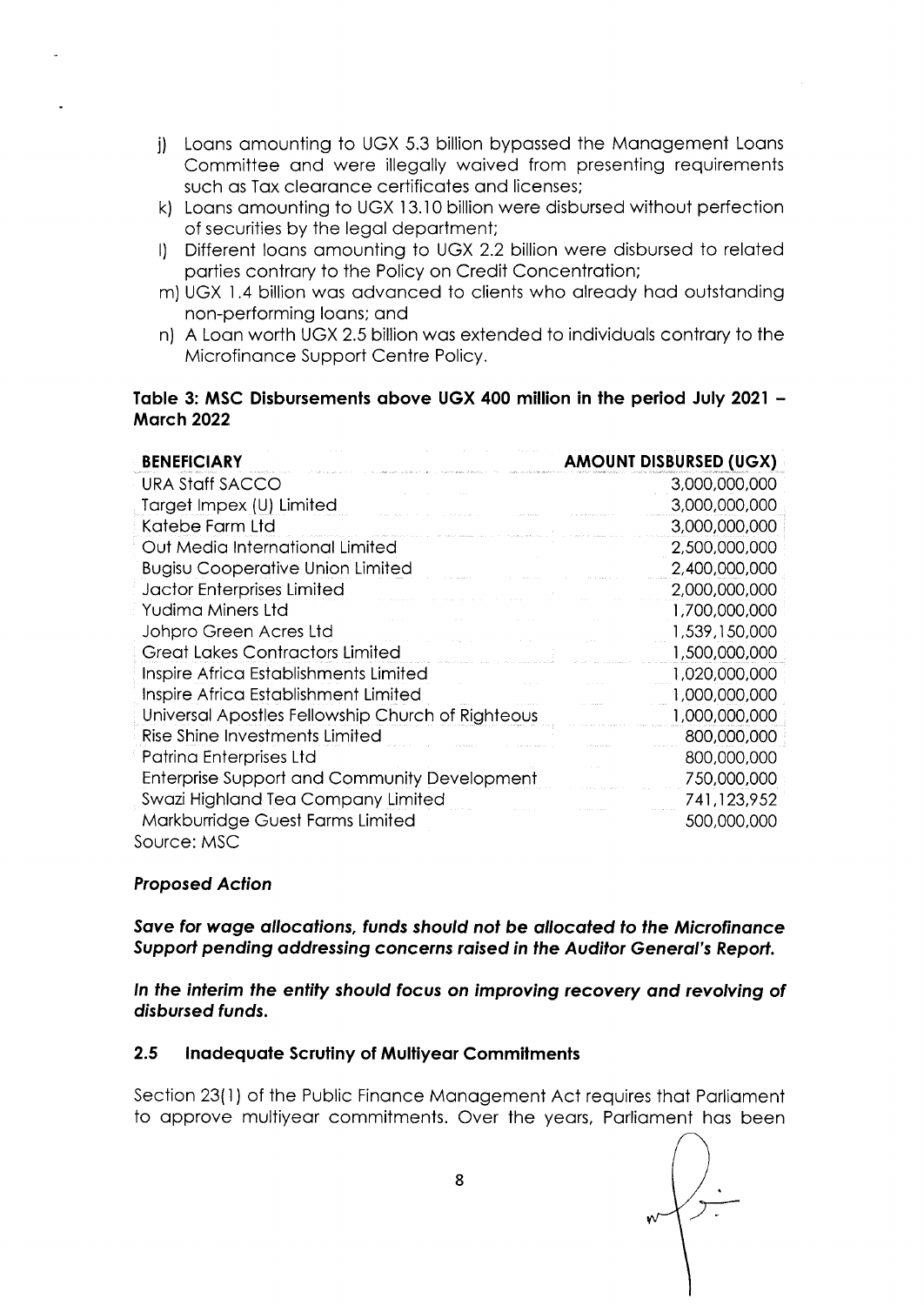receiving the Multiyear Commitment statements but does not pronounce itself on the entities that are seeking approval.

Nevertheless, it has been noted that 94 projects worth UGX 5.66 trillion were expected to exist the Public Investment Plan on 30<sup>th</sup> June 2022. However, they were granted extension by the Ministry without parliamentary approval. The extension was attributed to pending contractual obligations, delayed disbursement and inadequate counterpart funding among others.

In current FY2021/22, there is a deficit of UGX 7.13 trillion for counterpart funding. Unfortunately, the multiyear statement does not enlist projects with counterpart funding gaps. Failure to provide counterpart funding hampers disbursement of externally funded projects and delays project implementation. Nevertheless, there instances where Parliament has appropriated counterpart funding but agencies fail to absorb it. For instance, in FY2019/20, the Uganda National Roads Authority (UNRA) failed to absorb UGX 200 billion due to failure of government to sign agreements with lenders. The funds were idle and later subjected to mischarge through illegal virements<sup>14</sup>.

It has also been noted that there are multiyear projects that overlap their gestation period. For instance, the Defence Equipment Project under the Ministry of Defence with a project cost of UGX 13.10 trillion is expected to end in FY2022/23. It was indicated that the project started on 1st July 2014 and expected to end on 30<sup>th</sup> June 2023. However, it has been established that the project has been receiving funds even before 2014.

| <b>Financial Year</b> |                                                                                                                    |  |                                                                                                                                                                                                                                |  | <b>Allocations (UGX Billion)</b> |
|-----------------------|--------------------------------------------------------------------------------------------------------------------|--|--------------------------------------------------------------------------------------------------------------------------------------------------------------------------------------------------------------------------------|--|----------------------------------|
| 2010/11               | , 2010 bizka ildən kalmanı kalmanı (ö. 1969) (ö. 1969) olunda baş almanı (ö. 1970) olan kalmanı baş almanı kalmanı |  | commentation of the four seconds a local control of the context of the context of the context of the context of the context of the context of the context of the context of the context of the context of the context of the c |  | 1,418.88                         |
| 2011/12               |                                                                                                                    |  |                                                                                                                                                                                                                                |  | 301.13                           |
| 2012/13               |                                                                                                                    |  |                                                                                                                                                                                                                                |  | 103.39                           |
| 2013/14               |                                                                                                                    |  |                                                                                                                                                                                                                                |  | 77.55                            |
| 2014/15               |                                                                                                                    |  |                                                                                                                                                                                                                                |  | 103.39                           |
| 2015/16               |                                                                                                                    |  |                                                                                                                                                                                                                                |  | 138.99                           |
| 2016/17               |                                                                                                                    |  |                                                                                                                                                                                                                                |  | 145.53                           |
| 2017/18               |                                                                                                                    |  |                                                                                                                                                                                                                                |  | 162.12                           |
| 2018/19               |                                                                                                                    |  |                                                                                                                                                                                                                                |  | 846.12                           |
| 2019/20               |                                                                                                                    |  |                                                                                                                                                                                                                                |  | 2,788.12                         |
| 2020/21               |                                                                                                                    |  |                                                                                                                                                                                                                                |  | 3,719.35                         |
| Source: MoFPED        |                                                                                                                    |  |                                                                                                                                                                                                                                |  |                                  |

### Table 4: Budget Releases for the Defence Equipment Project for FY2010/11 -FY2020/21

<sup>14</sup> Parliament of Uganda, 2019. A Minority Report on the Annual Budget Estimates for FY2019/20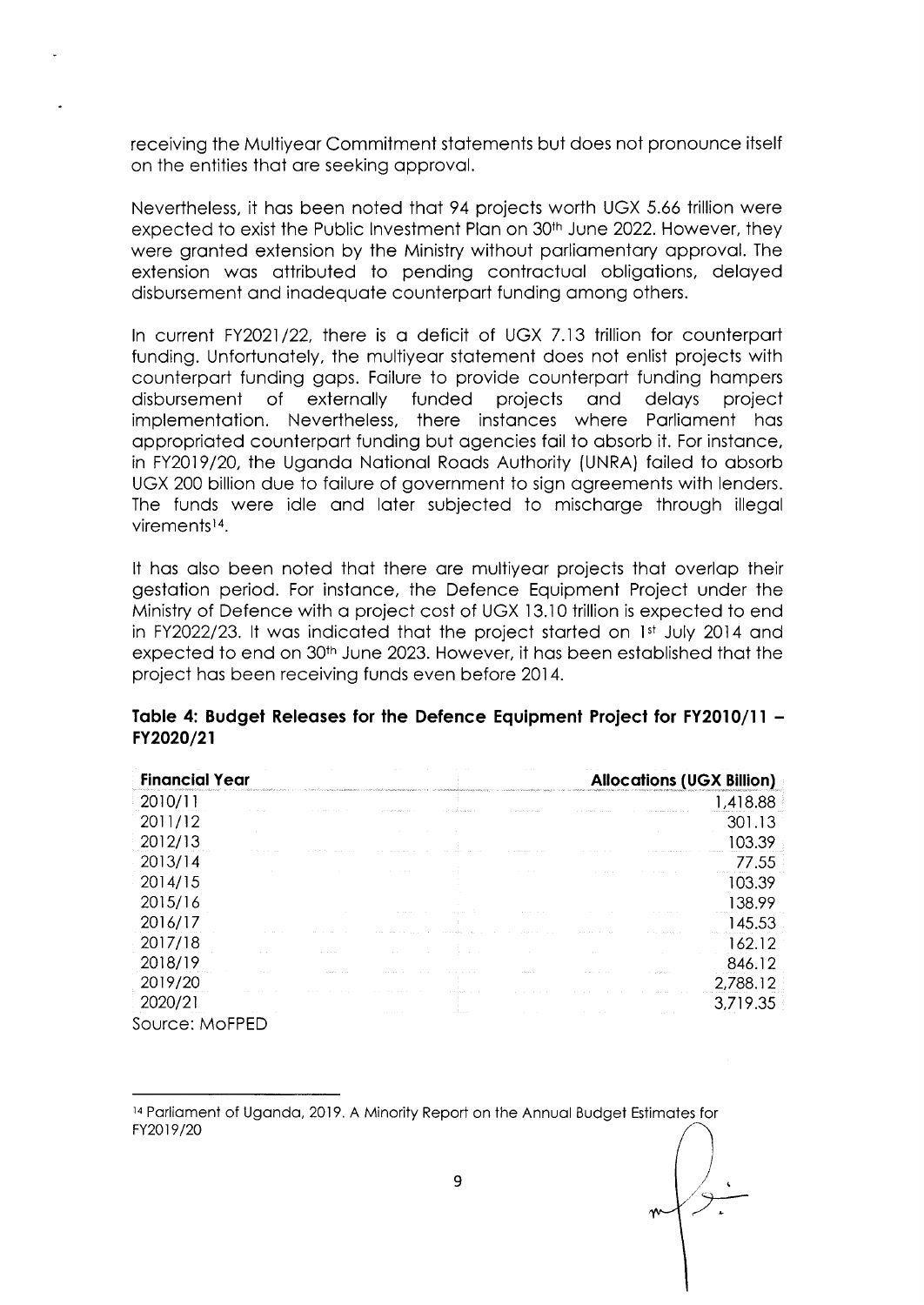While the multi year commitment statement indicates that the project will end in FY2022/23, it has been observed that its allocations are projected to spread through to FY2025/26. It would be critical to establish how funds will be allocated to a closed project.

### Table 5: Allocation Projections for the Defence Equipment Project beyond its Life Span

| <b>ALC: YES</b><br><b>Financial Year</b> | <b>ALC: YES</b>                     |                                                                                             |                                      | And States<br>$\sim$<br><b>Contract</b> |                                          | <b>100 100 100 mm</b>                  |                | The company of the company<br><b>Allocations (UGX Billion)</b>                                                                                                                                                                 |
|------------------------------------------|-------------------------------------|---------------------------------------------------------------------------------------------|--------------------------------------|-----------------------------------------|------------------------------------------|----------------------------------------|----------------|--------------------------------------------------------------------------------------------------------------------------------------------------------------------------------------------------------------------------------|
|                                          |                                     | considerable increases to a control of control to service providers to a control control of |                                      |                                         |                                          |                                        |                | CONSIDERATION OF A COLORADO CONTRACTOR CONTRACTOR AND CONSIDERATION CONTRACTOR CONTRACTOR CONTRACTOR OF A SECURITY OF A SECURITY OF A SECURITY OF A SECURITY OF A SECURITY OF A SECURITY OF A SECURITY OF A SECURITY OF A SECU |
|                                          |                                     |                                                                                             |                                      |                                         |                                          |                                        | <b>Service</b> | the company of the company of<br>The contract of the                                                                                                                                                                           |
| .                                        | <b>Contractor</b>                   |                                                                                             | .                                    | the state of the                        | the property of the top                  |                                        | .              | The Sales of the Control of<br>the company of the company of the company of the company of the company of the company of the com-                                                                                              |
| The State of<br>.<br>.                   | the form of the control of the con- | the contract of the con-                                                                    | the state of the state and the state | the company of the company of the       | the contract of the contract of the con- | <b>Contract Contract Contract</b><br>. |                |                                                                                                                                                                                                                                |

#### **Proposed Action**

Parliament should review its scrutiny mechanism, ensure that interrogates into each of the multiyear projects and authorize them as per Section 23(2) of the Public Finance Management Act. The provisions provide a sequence of outputs expected from Parliament. First an authorization then approval in the annual budget. It would be prudent that an authorization resolution is passed through a Motion before approval of the funds required in the annual budget.

#### $2.6$ **Obscurity in Management of Unspent Balances**

Section 17(2) of the Public Finance Management Act stipulates that a vote that does not expend money in a financial year remit back to the Consolidated Fund. In last FY2020/21, the votes here below had unspent balances totaling to UGX 1.49 trillion<sup>15</sup>.

### Table 6: Votes with highest unspent balances in FY2020/21

| Vote                                         |  |  | <b>Unspent Balance (UGX Billion)</b> |
|----------------------------------------------|--|--|--------------------------------------|
| <b>Treasury Operations</b>                   |  |  | 442.565                              |
| Ministry of Defence                          |  |  | 425.257                              |
| Uganda Coffee Development Authority          |  |  | 168.065                              |
| Ministry of Trade, Industry and Cooperatives |  |  | 107.982                              |
| Uganda Police Force                          |  |  | 99.588                               |
| Uganda National Roads Authority              |  |  | 79.298                               |
| Uganda Prisons                               |  |  | 53.002                               |
| <b>NAADS</b> Secretariat                     |  |  | 41.660                               |
| Uganda Land Commission                       |  |  | 38.378                               |
| Uganda Revenue Authority                     |  |  | 36.253                               |
| Source: MoFPED                               |  |  |                                      |

<sup>15</sup> Ministry of Finance, Planning and Economic Development, 2021. Annual Budget Performance Report FY2020/21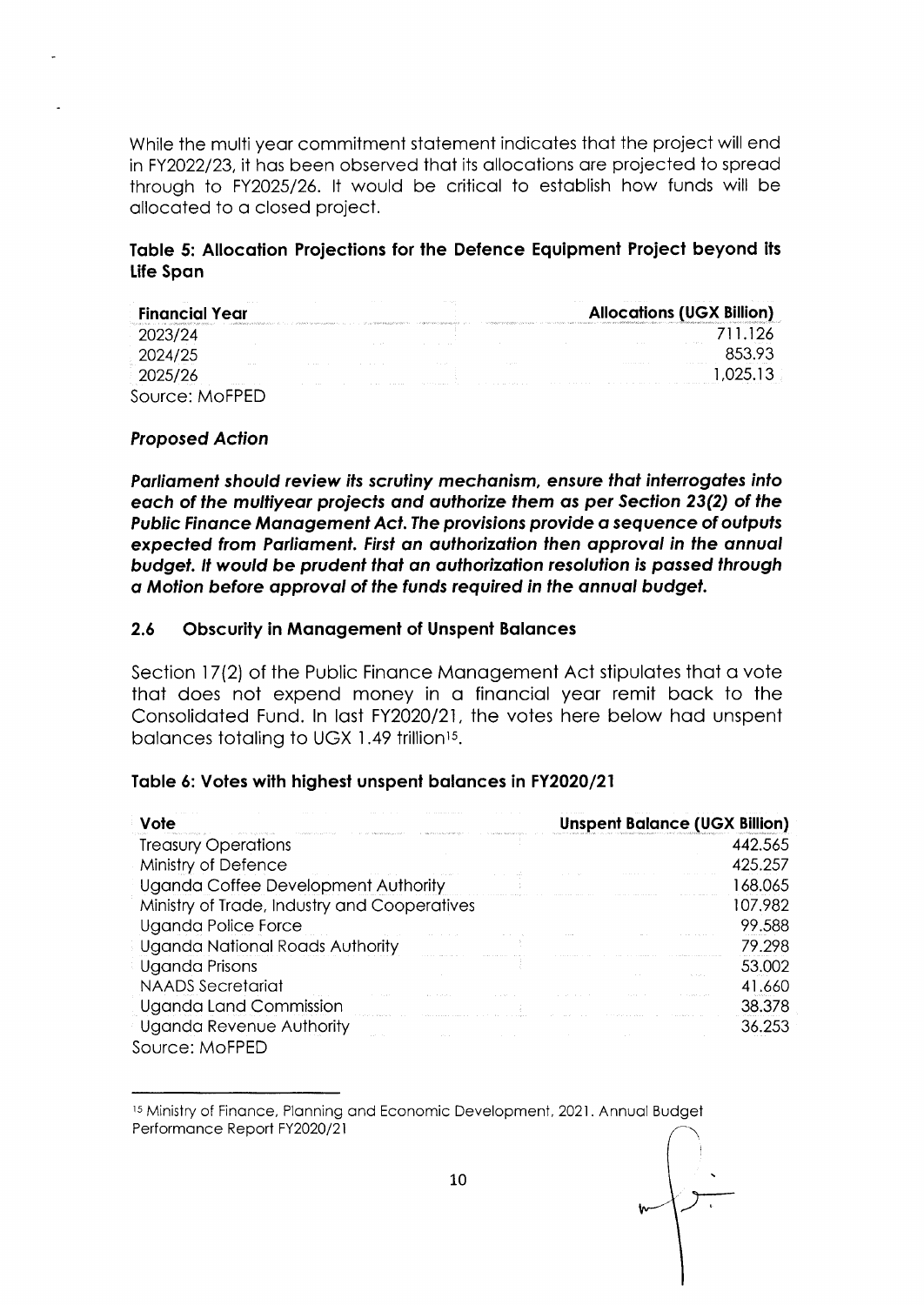It is uncertain how the unspent balances are reintegrated into resources that are to be expended in a new financial year. A concern has been raised on the risk of underestimating the available resource envelope<sup>16</sup>. While appropriating new budget, the unspent balances are not reflected in the resource envelope. It disappears in a vacuum.

# Proposed Action

Due fo lhe continued uncertointy, il would be prudent thot o speciol oudif is undertaken for the last 5 financial years to ascertain how the unspent balances are utilised in course of a new financial year.

The Ministry of Finonce, Plonning ond Economic Development should develop o mechonism of oppropriofing unspent bolonces in o new finonciol yeor.This should be supported with standalone regulations for unspent balances under Section 81(2)(i) of the Public Finance Management Act.

# 2.7 Nuisance of Supplementary Budgets

Supplementary budgets have become a persistent risk of financial indiscipline. Most of the supplementory requests ore inodequotely scrutinized by the Minister responsible before outhorizing ond forwording them for opprovol by Porlioment. They ore neither unforeseeoble or unovoidoble. Aport from opproving or rejecting o supplementory request, there is no mechonism of holding the Minister occountoble for the discretionol outhority exercised under the Act.

Consequently, the scrutiny inefficiencies by both the Minister ond Porlioment distort execution of approved budgets<sup>17</sup>. Items rejected by Parliament during budget approval are usually funded under the supplementary approval of 3% of annual budget that do not require prior Parliamentary approval. As a result, the Minister usurps the appropriation powers of Parliament through subsidiary oppropriotion. Consequently, the discreiionory powers ore misused to benefit o few privileged votes. No wonder for the lost 5 finonciol yeors, the Ministry thot ought to ensure stringent consideration of supplementary requests is second mojor beneficiory.

<sup>&</sup>lt;sup>16</sup> National Planning Authority, 2019. Certificate of Compliance for the Annual Budget for FY2018/19

<sup>&</sup>lt;sup>17</sup> Office of the Auditor General. Report of the Auditor General to Parliament for the Financial Year ended 30th June 2020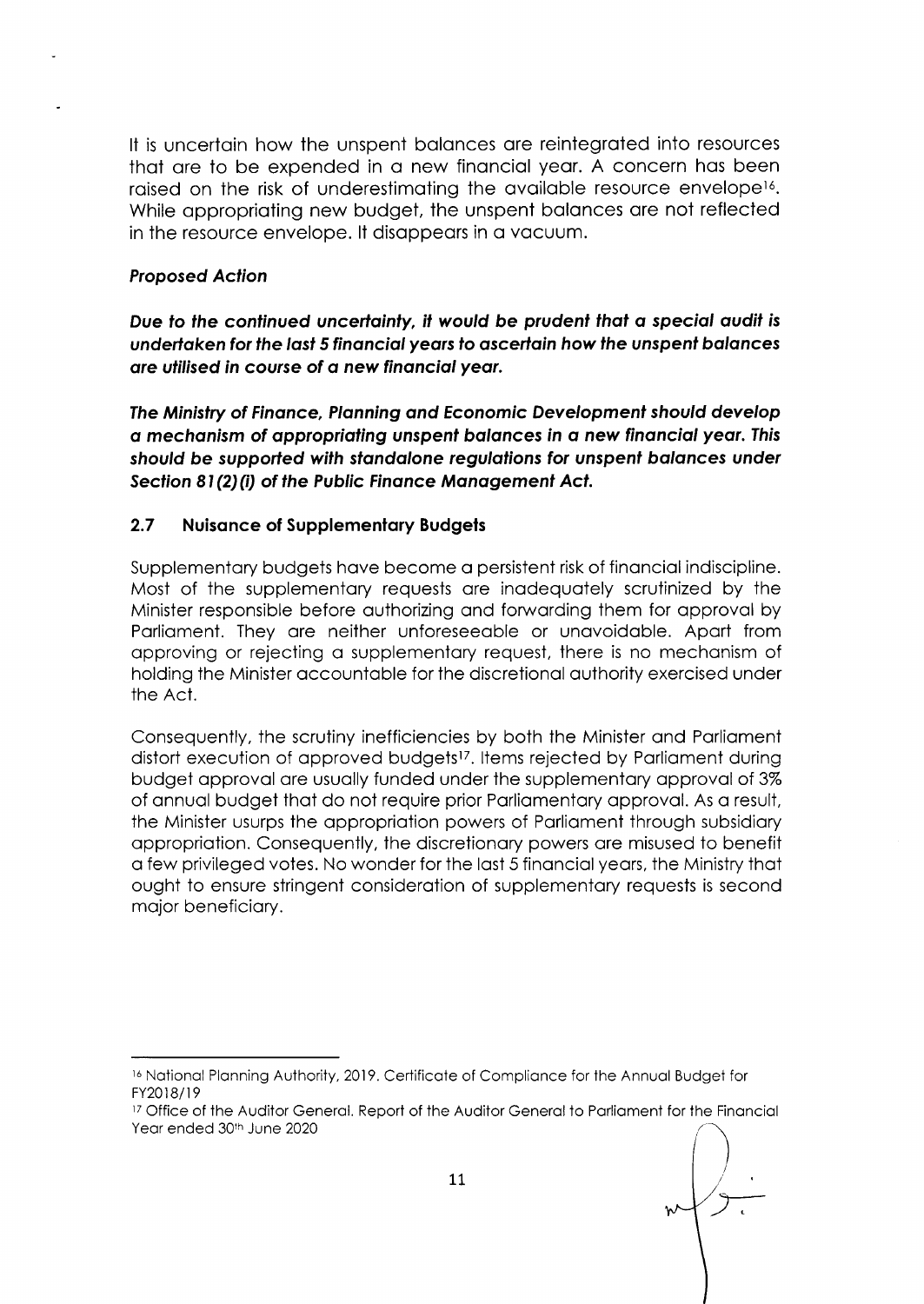| <b>Vote</b> | <b>Vote Name</b>             | FY2016/17<br>(UGX '000) | FY2017/18<br>(UGX '000) | FY2018/19<br>(UGX '000) | FY2019/20<br>(UGX '000) | FY2020/21<br>(UGX '000) | Total<br>(UGX '000)                 |
|-------------|------------------------------|-------------------------|-------------------------|-------------------------|-------------------------|-------------------------|-------------------------------------|
| 004         | Min. of                      |                         |                         |                         |                         |                         |                                     |
|             | Defence                      | 31,534,000              | 418,352,569             | 385,454,000             | 515,860,402             |                         | 1, 151, 617, 740   2, 502, 818, 711 |
| 008         | Min. of                      |                         |                         |                         |                         |                         |                                     |
|             | Finance,                     |                         |                         |                         |                         |                         |                                     |
|             | Planning &<br>Economic       |                         |                         |                         |                         |                         |                                     |
|             | Dev.                         | 34,746,175              | 32,431,253              | 30,190,124              | 509,672,232             | 1,237,451,952           | 1,844,491,736                       |
| 002         | <b>State House</b>           |                         | 78,972,697              | 198,132,958             | 91,465                  | 481,713,465             | 758,910,584                         |
| 016         | Min. of Works                |                         |                         |                         |                         |                         |                                     |
|             | and Transport                | 55,448,249              | 26,000,000              | 288,026,777             |                         | 233,320,000             | 602,795,026                         |
| 014         | Min. of                      |                         |                         |                         |                         |                         |                                     |
|             | Health                       | 2,000,000               | 36,257,023              | 33,497,639              | 220, 274, 808           | 236,272,140             | 528,301,610                         |
| 113         | Uganda                       |                         |                         |                         |                         |                         |                                     |
|             | National                     |                         |                         |                         |                         |                         |                                     |
|             | Roads<br>Authority           | 399,011,145             | 15,000,000              |                         | 400,182                 | 102,399,424             | 516,810,751                         |
| 144         | Uganda                       |                         |                         |                         |                         |                         |                                     |
|             | Police Force                 | 8,155,978               | 111,742,143             | 99,704,615              | 105,834,403             | 56,659,741              | 382,096,880                         |
| 015         | Min. of Trade,               |                         |                         |                         |                         |                         |                                     |
|             | Industry and                 |                         |                         |                         |                         |                         |                                     |
|             | Cooperatives                 |                         | 33,170,000              |                         | 136,077,871             | 151,171,128             | 320,419,000                         |
| 017         | Min. of                      |                         |                         |                         |                         |                         |                                     |
|             | Energy and                   |                         |                         |                         |                         |                         |                                     |
|             | Mineral<br>Development       | 14,776,160              |                         | 125,213,217 123,415,110 |                         |                         |                                     |
| 019         | Min. of Water                |                         |                         |                         |                         |                         | 263,404,487                         |
|             | and                          |                         |                         |                         |                         |                         |                                     |
|             | Environment                  | 39,066,026              | 193,827,503             | 5,427,000               | 2,049,743               | 2,049,743               | 242,420,015                         |
|             | Source: Parliament of Uganda |                         |                         |                         |                         |                         |                                     |

# Table 7: Supplementary Budgets based on Resolutions of Parliament for FY2016/17 - FY2020/21

### **Proposed Action**

Given the fact that there is no longer lag time in execution of new budget, the provision under Public Finance Management Amendment Act granting Minister to authorise supplementary budget of 3% of annual budget without prior approval of Parliament should be dealt away with. The provision was effective in old financial regime before the enactment of the Public Finance Management Act when the budget was approved after commencement of financial year. Besides the deletion of the provision does not impede government from presenting supplementary requests whenever need arises.

#### $2.8$ **Hyped Parish Development Model**

In FY2022/23, UGX 1 trillion has been allocated for Parish Development Model to transform 39% subsistence or 3.5 million poor households in Uganda into money economy. Unfortunately, the cost implications for the life span of the

 $\sqrt{2\cdot}$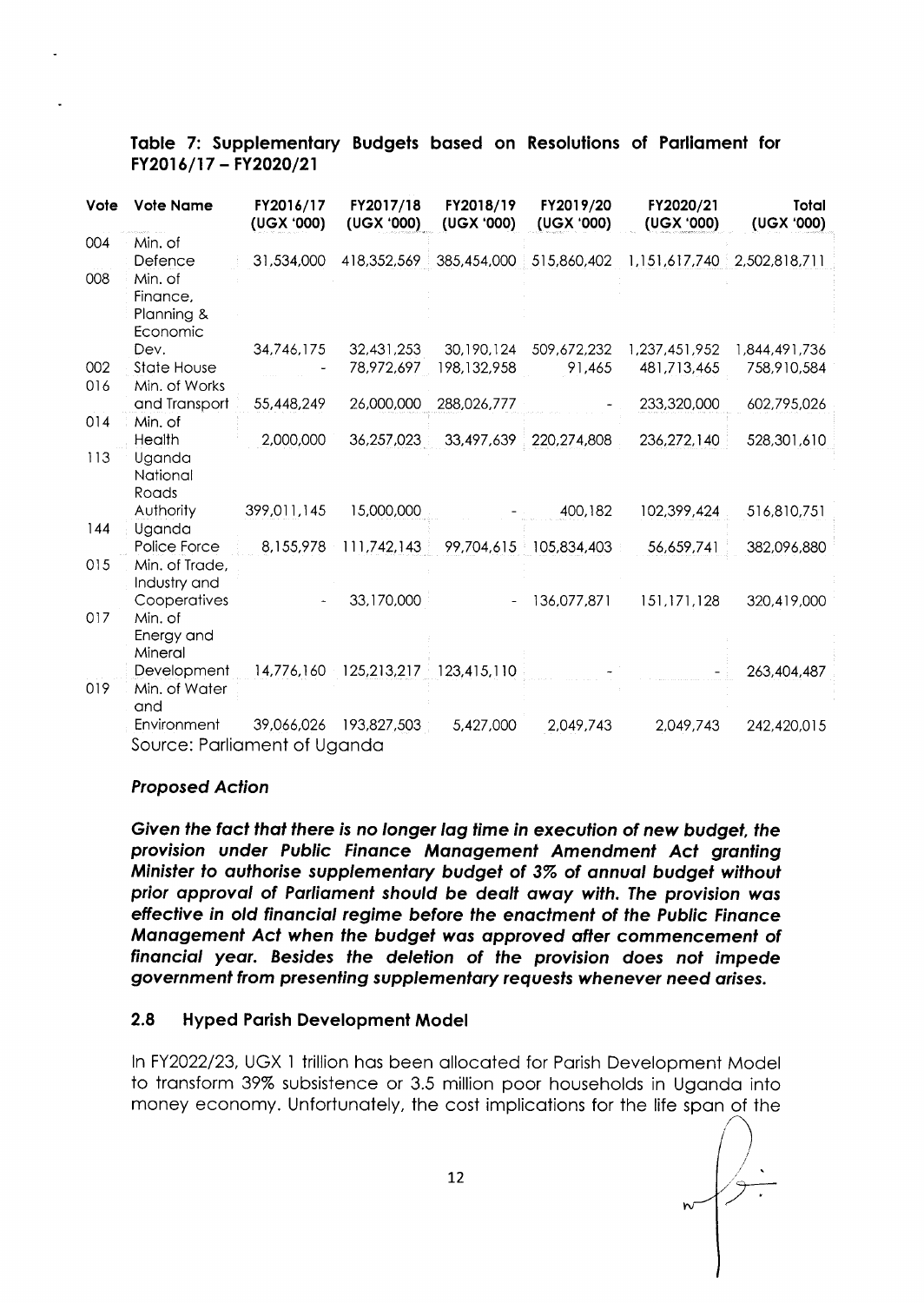model ore unknown though piecemeol ollocotions ore being mode since FY202t /22.

lf the funds ore evenly distributed, eoch of the torgeted 3.5 million subsistence households would be entitled to only UGX 285,714 onnuolly. Suffice to note is the fact that according to latest Uganda National Household Survey, majority of households consist of 6 or more household members. Hence eoch member would be ollocoted UGX 47,619 onnuolly.

This is so negligible to transform a household from poverty. For illustration, UGX 47,619 can only purchase 23 coffee seedlings annually each estimated at UGX 2,000. If a household is to plant maize, it can only purchase 2 kilograms of seeds onnuolly qt estimoted cost of UGX 20,000.

It hos olso been indicoted thot model is torgeting oll the 10,594 porishes in Uganda. Using the approach of one size fits all irrespective of varying chorocteristics such os populotion size, locotion ond locolised level of development, challenges and demands of targeted beneficiaries, each porish is to be ollocoted UGX 100 million.

Suffice to note is the foct thot poverty begins with on individuol before it is oggregoted to o community or o group or porish. Therefore, until the opprooch is chonged to torgeting on individuql poor citizen, the oggregotive opprooch in torgeting Porish SACCOs is bound to foil. This is olreody evident in the Emyoogo progromme.

It hos been indicoted thot disbursements will be mode directly to the beneficiory SACCO ond not through Locol Governments. However, the disbursement ond occountobility criterio ore unknown. This is on indictment of o foiled decentrolisotion policy. Besides the locol government structures ond their elected leoders hod olreody been undermined by oppointments from the centre porticulorly Resident District Commissioners (RDCs) ond Chief Administrotive Officers (CAOs) os well os decimol budgetory ollocotions. Hence, the need for redundont structures to be discontinued for they no longer serve the intended purpose.

#### Proposed Action

Government should review the decentralisation policy and a report to Parliament the findings within FY2022/23.

Restructure targeting of interventions of the Parish Model to be based on population size and location preferences.

Regulofions should be gozetted prescribing crilerio ond requiremenfs for disbursement and accountability of funds released under the Parish Developmenf Model.

 $\sqrt{\overline{}}$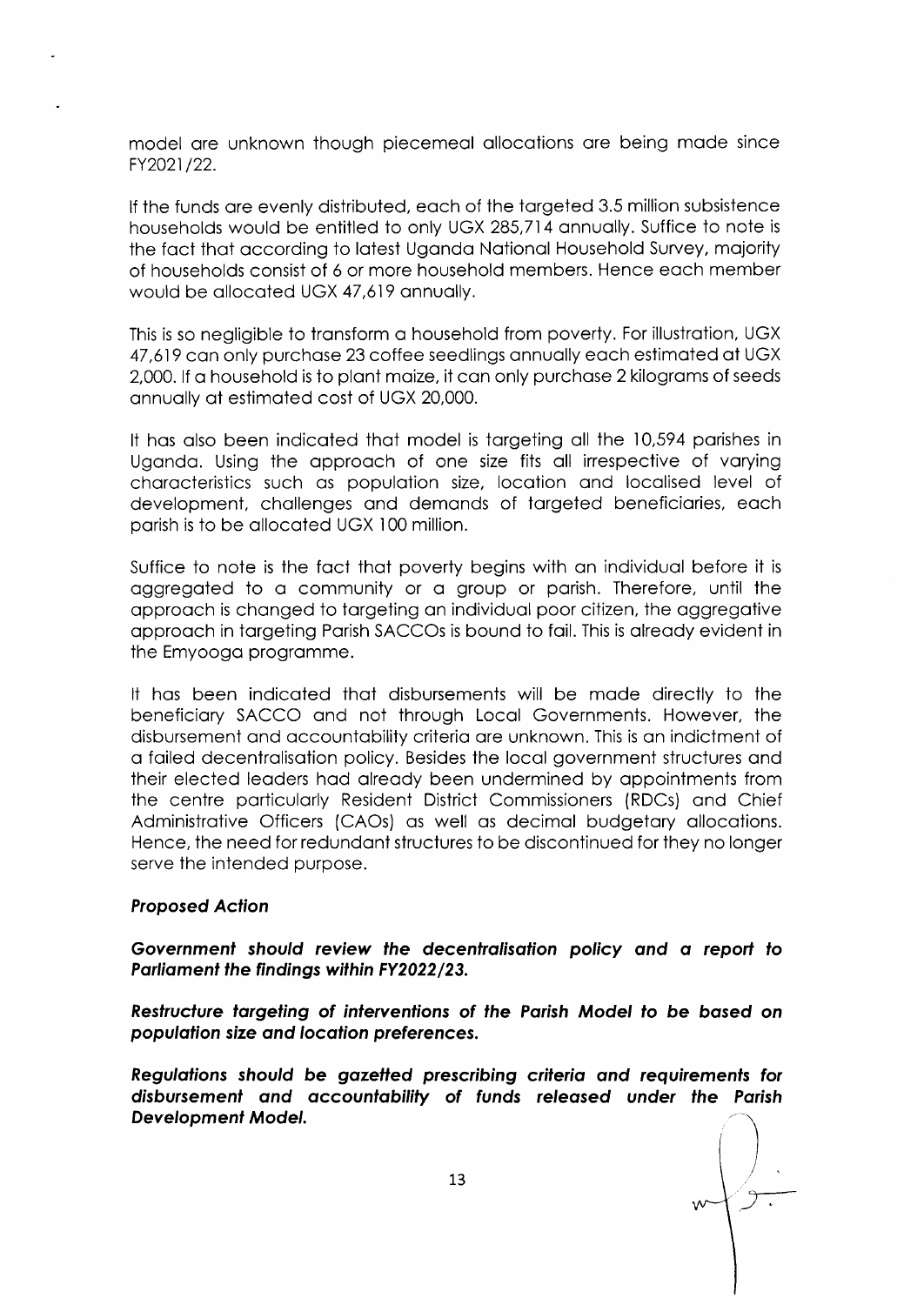It is prudent that the government tables the medium-term financial implications ond expecfed reyenue fhof will be generofed from the porish developmenf model. This will address the huge structural deficit for focus is currently placed on expenditures only.

Redundant structures and offices such as sub county should be discontinued since they are no longer deemed as the lowest planning unit.

# 2.9 Abuse of Retooling Projects

It hos been estoblished thot severol Votes hove o budget line on retooling projects. ldeolly these ore meont to enhonce skills, knowledge ond working environments os one off not routine interventions.

A totol of UGX LO5 trillion hos been ollocoted in FY2022/23 qcross votes for different retooling projects. There ore only 2 votes thot ore ollocoted funds beyond UGX 100 billion. The highest beneficiary is State House with an ollocotion of UGX 218.60 billion of which UGX 174.351 is GoU finoncing while UGX 44.25 billion is externol finoncing. lt is the only vote thot receives externol financing for its retooling expenditures. Uganda Police Force was allocated UGX 135.26 billion.

Worryingly, agencies are using the funds to finance routine activities that are not in any way related to retooling. Such expenditures raise the risk of abuse given the foct there is no criterio for occess ond qllocotion of funds towords retooling projects. For instonce, it wos estoblished thot:

- o) Stote House wos ollocoted UGX 218.60 billion to undertoke onnuol maintenance of the Presidential Jet and Helicopter; maintenance of Entebbe Stote House Complex ond Nokosero Stote Lodge; os well os regulor mointenonce works for 6 office buildings;
- b) Ugondo Bureou of Stotistics (UBOS) wos ollocoted UGX 19.84 billion to underioke Ugondo Demogrophic Household Survey (UDHS), ponel studies and production of reports among others;
- c) Ugondo Freezones Authority wos ollocoted UGX 20.89 billion for construction of Entebbe lnternotionol Airport Free zones; ond
- d) Kompolo Copitol City Authority (KCCA) wos ollocoted UGX 15.52 billion for construction of bridges and UGX 1.4 billion for building maintenance among others.

### Proposed Action

Given the risks of abuse and inadequate scrutiny of retooling projects, it is prudent that the Auditor General undertakes special audit into the retooling projects to ascertain their level of effectiveness and efficiency.

ln the immediote ferm, oll wosfeful expendifures under the seyerol relooling projects should be reallocated to other priority areas.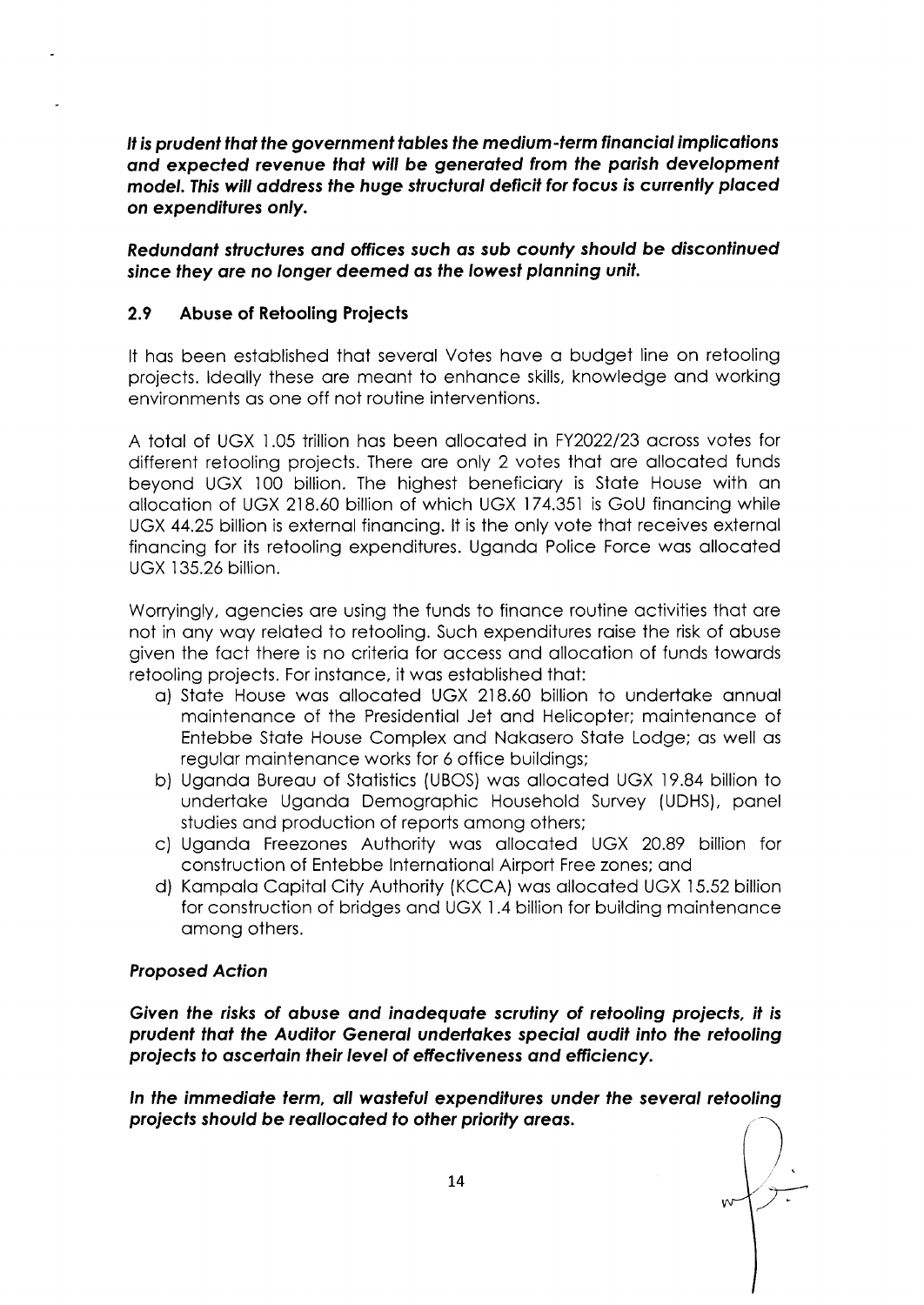# 2.10 Non-Verification of Recoverable Costs

Since 2012, recoverable costs from oil development not been verified. They were last verified for only the period 2001 - 2011 amounting to USD 935.69 million (equivalent to about UGX 3.47 trillion)<sup>18</sup>.

The recently signed the Final Investment Decision (FID) will escalate the rate at which recoverable costs are generated. Hence the investment of UGX 665.83 billion earmarked in FY2022/23 to unlock investments into oil production requires robust and timely verification of costs by the Auditor General.

### **Proposed Action**

### The Auditor General should be instructed to lay in the House within FY2022/23 audits of all recoverable costs from the year 2012 to date.

#### $2.11$ **Rising Rent costs**

Offices of several institutions are situated in rented premises. Gone are the days when each government institution owned its own home. To the contrary many are dubiously sold off or given out. This has been envisaged in institutions such as Uganda Railway Corporation, Mulago Hospital and Uganda Broadcasting Corporation among others.

Noted with concern is the fact that in the last 5 financial years rent costs have been escalating with largest leap in FY2021/22. In this period, the greatest portion is paid to private entities that amounted to UGX 647 billion. It has also been noted that most of the premises belong to same network of individuals or companies. For instance, Kingdom Hall (owned by Sudhir Ruparelia) accommodates Presidential Advisors (UGX1.2 billion), Parliament, Ministry of East African Community Affairs (UGX 1.86 billion) and Uganda Warehouse Receipt System Authority.

The rent costs are incurred amidst failed commitments by Government to construct office campus for all ministries on 48.5 acres of land at Bwebajja, off the Kampala-Entebbe Highway. The campus was proposed to comprise of an area of 200,000 square meters and a net lettable area of 150,000 square metres<sup>19</sup>.

<sup>18</sup> Ministry of Finance, Planning and Economic Development, 2020. Petroleum Fund Annual Audited Financial Statements for the year ended 30 June 2020.

<sup>&</sup>lt;sup>19</sup> National Social Security Fund, 2021. Expression of Interest for Provision of Consultancy Services for Feasibility Study, Design and Construction Supervision of the Proposed One-Stop Government Office Campus at Bwebajja, Kampala-Entebbe Road, Wakiso District. NSSF/CONS/2019-2020/00019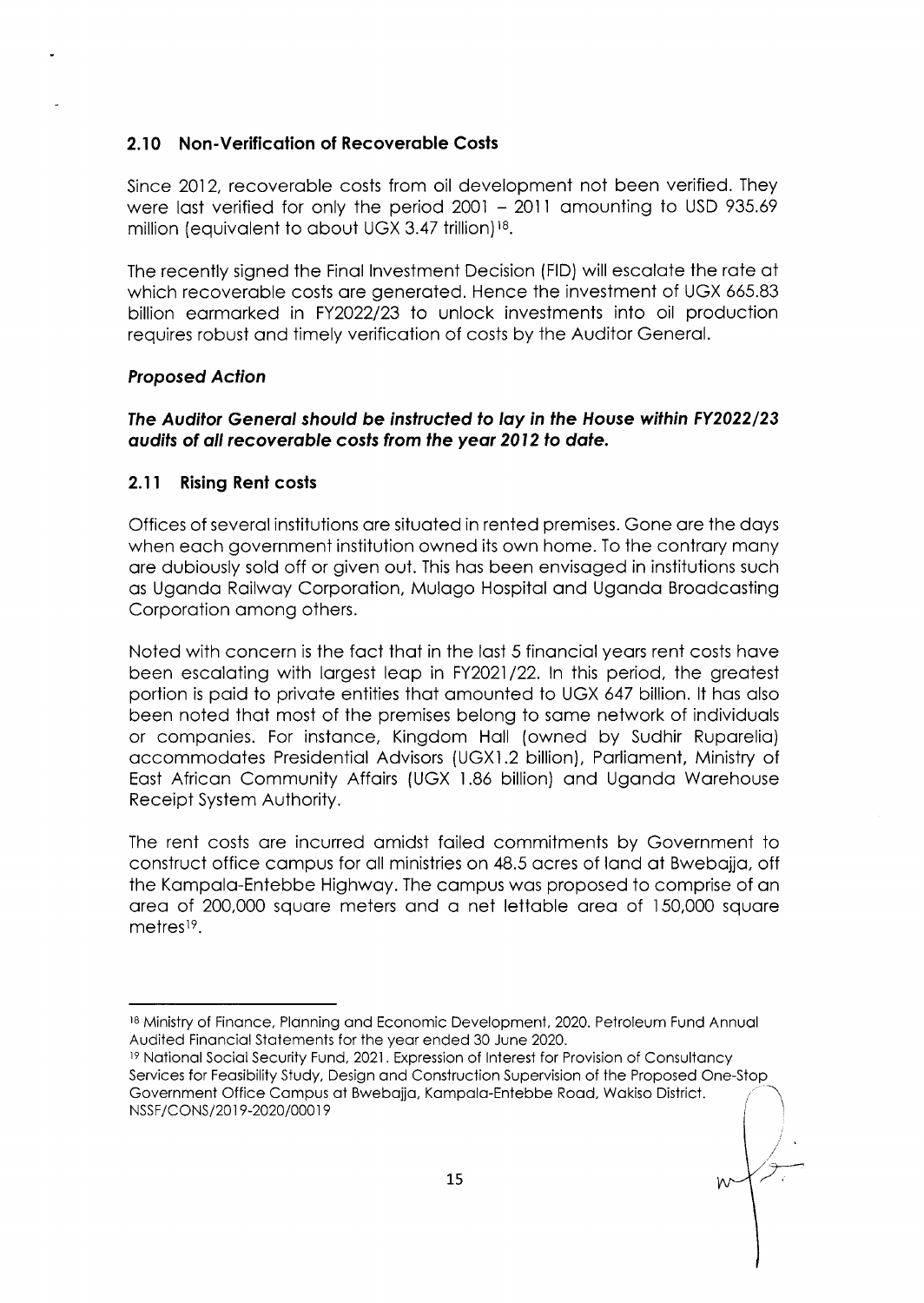| <b>Financial Year</b> | <b>Rent - (Produced</b><br><b>Assets) to Private</b><br>Entities (UGX 000) | <b>Rent - (Produced</b><br>Assets) to other<br><b>Government Units</b><br>(UGX 000) | <b>Total (UGX</b><br>000) | Percentage<br>Change |
|-----------------------|----------------------------------------------------------------------------|-------------------------------------------------------------------------------------|---------------------------|----------------------|
| 2017/18               | 105,355,403                                                                |                                                                                     | 5,815,663 111,171,066     |                      |
| 2018/19               | 124,009,122                                                                | 6,056,869                                                                           | 130,065,991               | 17%                  |
| 2019/20               | 128,437,934                                                                |                                                                                     | 6,690,833 135,128,767     | 4%                   |
| 2020/21               | 130,168,660                                                                |                                                                                     | 6,912,241 137,080,901     | $1\%$                |
| 2021/22               | 159,054,741                                                                |                                                                                     | 5,484,997 164,539,738     | 20%                  |
| Total                 | 647,025,860                                                                |                                                                                     | 30,960,603 677,986,463    |                      |

#### Table 8: Approved Rent Expenses for FY2017/18 - FY2021/22

Source: MoFPED

#### **Proposed Action**

Before approving the budget for FY2022/23, Government should brief Parliament on the progress made in the development of One-Stop Government Office Campus at Bwebajja.

# Government should within 6 months present to Parliament roadmap for ceasing renting of private properties and development of domiciles for all its institutions.

# 2.12 Escalating Costs of Unconsumed Electricity

The Auditor General has established that in 2021, the country incurred costs of UGX 87.7 billion for deemed energy i.e. costs for unconsumed power and UGX 15.29 billion for power evacuation losses<sup>20</sup>. These arise from execution of power purchase agreements that committed the country to take or pay for all the electricity generated.

It is commendable that government has undertaken a policy shift to remove deemed energy clauses in new power production agreements<sup>21</sup>. Unfortunately, in the medium term this intervention does not solve the costs accruing from running agreements for the country is characterised with inadequate evacuation networks that constrain demand for the power generated. There are also transmission losses that have been gradually rising from UGX 36.06 billion in 2016 to UGX 47.02 billion in 2021. This translates to an increase of 30% in 6 years.

<sup>&</sup>lt;sup>20</sup> Office of the Auditor General, 2021. Report of the Auditor General to Parliament for the Financial Year ended 30th June 2021

<sup>&</sup>lt;sup>21</sup> Office of the Auditor General, 2020. Report of the Auditor General to Parliament for the Financial Year ended 30th June 2020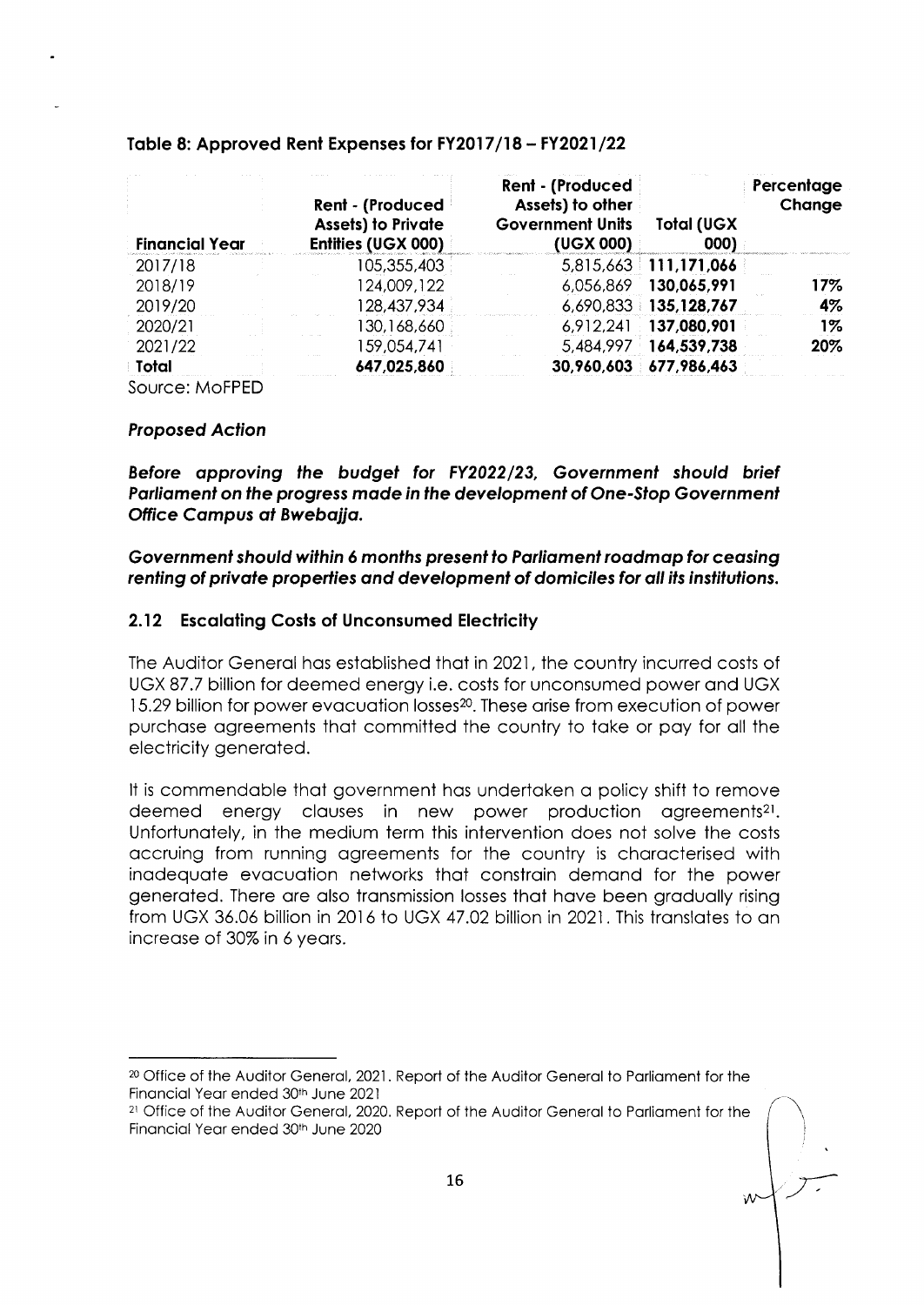| <b>ASPECT</b>              | 2016  | 2017           | 2018  | 2019  | 2020  | 2021  |
|----------------------------|-------|----------------|-------|-------|-------|-------|
| <b>Energy Purchased</b>    |       |                |       |       |       |       |
| (GWh)                      | 3,549 | 3,867          | 4,079 | 4,384 | 4,391 | 5,024 |
| Energy Sold (GWh)          | 3,400 | 3,716          | 3,925 | 4,228 | 4,228 | 4,818 |
| <b>Transmission Losses</b> |       |                |       |       |       |       |
| (GWh)                      | 49    | 5 <sub>1</sub> | 153   | 156   | 163   | 206   |
| <b>VALUE OF LOSSES</b>     |       |                |       |       |       |       |
| Price per GWh (UGX         |       |                |       |       |       |       |
| millions)                  | 242   | 237            | 244   | 233   | 259   | 228   |
| Value of Transmission      |       |                |       |       |       |       |
| Losses (UGX billions)      | 36.06 | 35.72          | 37.29 | 36.33 | 42.23 | 47.02 |
| Source: ERA                |       |                |       |       |       |       |

# Table 9: Transmission Energy Purchases and Sales for years 2016 - 2021

The deemed energy is largely paid through the electricity tariff that is paid by electricity consumer making power more costly<sup>22</sup>. Nevertheless, the Treasury meets the costs of deemed energy for Achwa dam. In FY2022/23, UGX 80 billion is required as expense for deemed energy<sup>23</sup> against a funding gap of UGX 193.31 billion for only Achwa dam<sup>24</sup>.

# **Proposed Action**

Parliament should fast-track appropriating funds towards development of evacuation or transmission networks. On average UGX 783.08 billion is required annually for the development of transmission and distribution network<sup>25</sup>.

# 2.13 Inefficient Infrastructure Development Costs

In FY2017/18, concern was raised on the inflated costs of developing roads and ferries in Uganda. It was highlighted that average unit costs of road construction in Uganda are highest in Sub Saharan Africa. For instance, it was established that Hoima-Butiaba-Wanseko road (83 km) would cost UGX 444.12 billion translating to UGX 5.3 billion per kilometre as compared to sub-Saharan average cost of UGX 1.4 billion<sup>26</sup>. This prompted Parliament to appropriate funds for a study to determine unit costs that would inform costing and budgeting of roads construction, maintenance, rehabilitation and regraveling. A consultant was procured and report was expected in June 2020<sup>27</sup>. However,

<sup>&</sup>lt;sup>22</sup> Office of the Auditor General, 2021. Report of the Auditor General to Parliament for the Financial Year ended 30th June 2021

<sup>&</sup>lt;sup>23</sup> Ministry of Finance, Planning and Economic Development, 2022. Circular on Finalisation of the Budget for FY2022/23

<sup>&</sup>lt;sup>24</sup> Ministry of Energy and Mineral Development, 2022, FY2022/23 Ministerial Policy Statement <sup>25</sup> National Planning Authority, 2020. NDPIII Sustainable Energy Development Programme Implementation Action Plan

<sup>&</sup>lt;sup>26</sup> World Bank, 2008. Africa Infrastructure Country Diagnostic. Unit cost of infrastructure projects in Sub-Saharan Africa

<sup>&</sup>lt;sup>27</sup> Ministry of Works and Transport, 2019. Annual Sector Performance Report FY2018/19